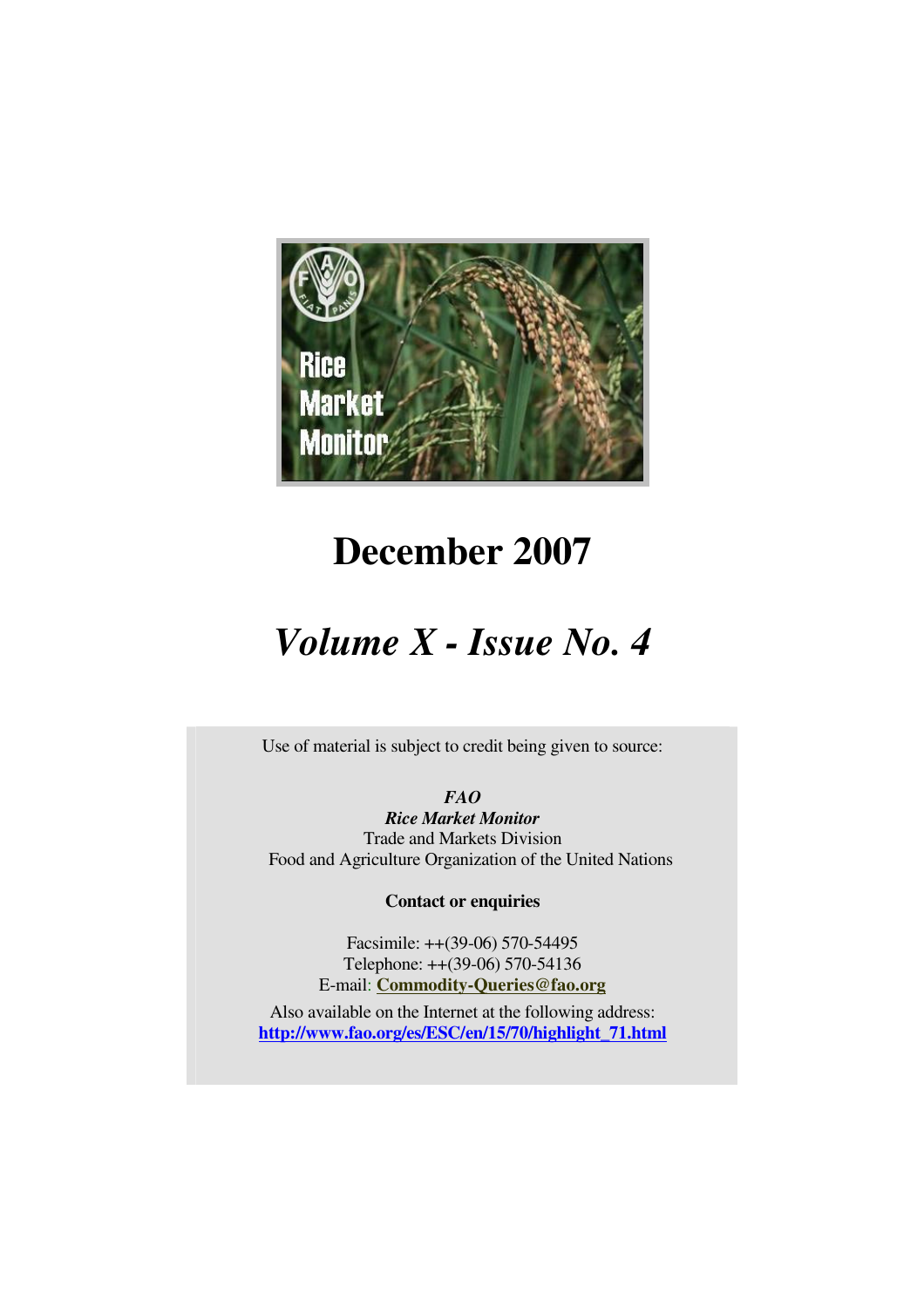#### **ROUND UP**

- With the bulk of the 2007 season paddy crops already harvested, the FAO forecast of **world paddy production** in 2007 has been lifted by 2 million tonnes to 645 million tonnes (430 million tonnes in milled rice eq.), which represents a modest increase of 4 million tonnes, or 0.6 percent, from 2006. Virtually all of the year-to-year world expansion is expected to arise in Asia, while contractions are anticipated in Africa, Latin America and the Caribbean and Oceania, where crops have been constrained by adverse weather often associated with "La Niña" conditions. Production in **Asia** is now foreseen to expand by about 5 million tonnes to 585 million tonnes, spearheaded by large absolute gains in China, India, Indonesia and Myanmar, but also in the Islamic Republic of Iran, Japan, Malaysia, Nepal, the Philippines and Thailand. By contrast, Bangladesh, Cambodia, DPR of Korea, the Rep. of Korea, Sri Lanka and Turkey are forecast to face a decline. Exceptionally wet conditions prevailed in large parts of **Africa,** hindering crops in most locations and causing production in the region to fall to an expected 21.6 million tonnes, slightly below the good 2006 performance. Much of the decline is foreseen to concentrate in Egypt, but also in Cote d'Ivoire, Guinea Bissau, Mali and Nigeria. By contrast, Benin, Chad, Guinea, Madagascar, Mozambique, Senegal and Tanzania are set to harvest larger crops. The production outlook in **Central America and the Caribbean** has deteriorated somewhat since September, amidst further damage from hurricanes. The sub-region is now anticipated to gather 2.32 million tonnes, 7 percent less than in 2006. A reduced output is expected in Cuba, the Dominican Republic, Guatemala, Haiti, Honduras, Mexico, Nicaragua and Panama. In **South America**, adverse weather and market conditions at the beginning of the season depressed plantings and yields in Argentina, Bolivia, Brazil, Chile, Ecuador and Uruguay, while production expanded in Colombia, Guyana, Peru and Venezuela. In the **other regions**, production is set to rise in the EU, the United States and the Russian Federation, while drought constrained output to a fraction of normal levels in Australia.
- Since September 2007, the FAO estimate of **2007 world rice trade** has been cut to 29.9 million tonnes, which is still 2.4 percent larger than in 2006. The year-to-year increase would be sustained by larger **imports** by Asian countries, in particular Bangladesh and Indonesia, but also the DPR of Korea, the Philippines and Sri Lanka. South American countries also imported more, but deliveries to African countries dropped for the second consecutive year. Much of the world trade increase is expected to be met through larger **exports** from Thailand, but also Cambodia, China, Egypt and Guyana. By contrast, Argentina, Brazil, India, Pakistan, the United States, Uruguay and Viet Nam are estimated to have cut deliveries, a reflection of limited supplies and, in some cases, of the imposition of government restrictions in the form of export quota, export taxes or minimum export prices.
- The FAO forecast of **rice trade in 2008** has been also lowered to 30.3 million tonnes, which would be 1 percent larger than in 2007. In Asia, **imports** to Bangladesh, China, Iraq, DPR Korea, Nepal and Turkey are forecast to rise, while they may fall in Indonesia, Islamic Republic of Iran, the Philippines and Sri Lanka. Shipments to African countries are forecast to rebound in 2008, sustained by larger deliveries to Cote d'Ivoire and Nigeria, while those to Latin America and the Caribbean may fall somewhat, given expectations of smaller purchases by Brazil and Colombia. As for **exports**, Argentina, Brazil, China, Guyana, Myanmar, Pakistan, the United States, Uruguay and Viet Nam are expected to be in a position to sell more, as opposed to Egypt and India, where government restrictions may depress sales. Deliveries from Thailand, the leading exporter, may also fall, as supply availability from public inventories dwindled.
- The 2007 forecast of **global carryover stocks** has also been lowered since September by 5 million tonnes to 102.4 million tonnes, which would represent a 1.2 million tonnes drop from opening levels. The expected decline suggests that production in 2007 would fall short of utilization and that drawing from world reserves would be needed to bridge the gap. The expected year-to-year contraction is anticipated to affect mostly the major importing countries, with the exception of Indonesia. Although as a group, the traditional exporting countries are foreseen to end their 2007 seasons with larger inventories, much of the increase would be concentrated in China. The situation in the other traditional exporting countries is less buoyant, since Australia, Cambodia, Thailand, the United States and Viet Nam are all anticipated to end the season with lower inventories.
- Although several major producing countries harvested their main paddy crop over the last quarter of 2007, **world rice prices** have continued to strengthen since September. Based on the FAO All Rice Price Index, prices gained 14 percent between September and December 2007. On average, prices were 17 percent higher in 2007 than in 2006. Prospects for the next few months point to further price gains at least until March 2008, when new rice supplies will become available from the 2007 secondary crops in northern hemisphere countries and from the first 2008 paddy crops in southern hemisphere countries. Until then, prices are expected to make further inroads, especially after several countries took action either to restrict exports or to facilitate imports. Moreover, reduced stocks in Thailand and in other major rice trade players could render prices more volatile in 2008. The price strength exhibited by other major agricultural products could lend further steam to international rice prices in the course of the year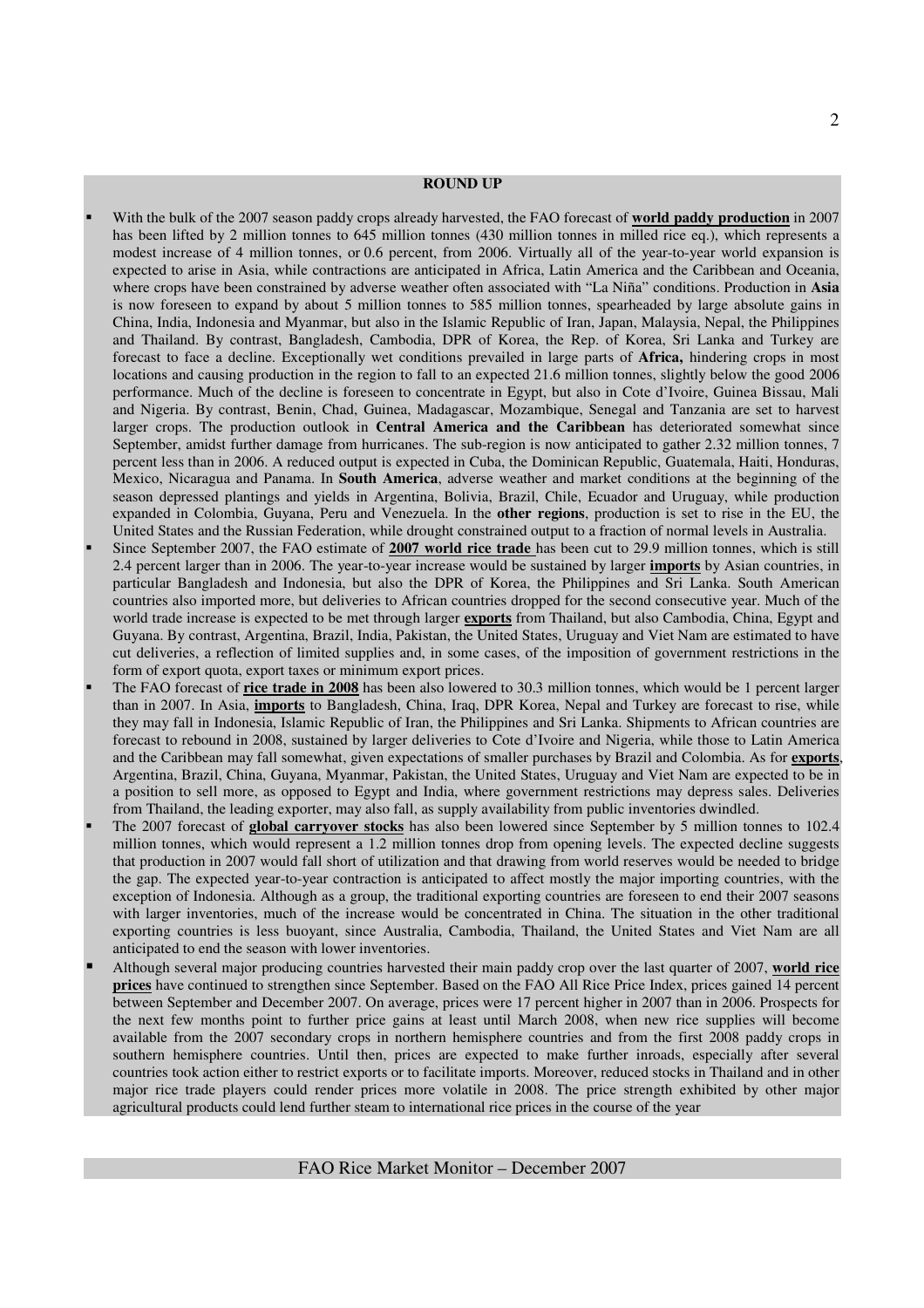## **I. PRODUCTION**

#### **World paddy production likely to stagnate in 2006, as adverse crop growing conditions prevail**

Although most secondary 2007 paddy crops will not be gathered in northern hemisphere countries until March/April 2008, the 2007 paddy season is coming to a close, while planting of the main 2008 paddy crops is already well advanced in the southern hemisphere.

As the bulk of the 2007 season paddy crops has been harvested, FAO's latest forecast for world paddy production in 2007 have been lifted by about 2 million tonnes since last September and now stands at 645 million tonnes (430 million tonnes in milled rice equivalent). This would represent a modest 4 million tonnes increase from the level achieved in 2006, or 0.6 percent. Virtually all of the year-toyear gain is expected to arise in Asian countries, while a contraction is anticipated in Africa, Latin America and the Caribbean and Oceania, constrained by adverse weather conditions, often



associated with the occurrence of "La Niña" conditions.

Compared with the September issue of the FAO Rice Market Monitor, production estimates were raised for Indonesia  $(+1.921$  million tonnes), Japan  $(+970\,000$  tonnes), the Philippines  $(+1.1$ million tonnes), Nepal (+299 000 tonnes), Pakistan (+129 000 tonnes), Viet Nam (+368 000 tonnes), the United States (+255 000 tonnes), Guinea (+52 000 tonnes), Madagascar (+46 000 tonnes), Senegal (+58 000 tonnes), Peru (+100 000 tonnes) and the European Union (+52 000 tonnes), more than compensating downward scaling for Bangladesh (-1.5 million tonnes), Cambodia (-555 000 tonnes), the Republic of Korea (-21 000 tonnes), Thailand (-598 000 tonnes), Egypt (-135 000 tonnes), Nigeria (-550 000 tonnes), the Dominican Republic (-60 000 tonnes) and Mexico (-57 000 tonnes).

#### **A. Asia**

#### **Production prospects deteriorate in Bangladesh and Cambodia but improve in Indonesia, Japan, Nepal and the Philippines**

Many countries in the region that just gathered their main 2007 paddy crops are now engaged in sowing or transplanting their secondary crops, the harvest of which, due in March/April, will mark the end of the 2007 paddy seasons. The 2007 production figures could therefore undergo further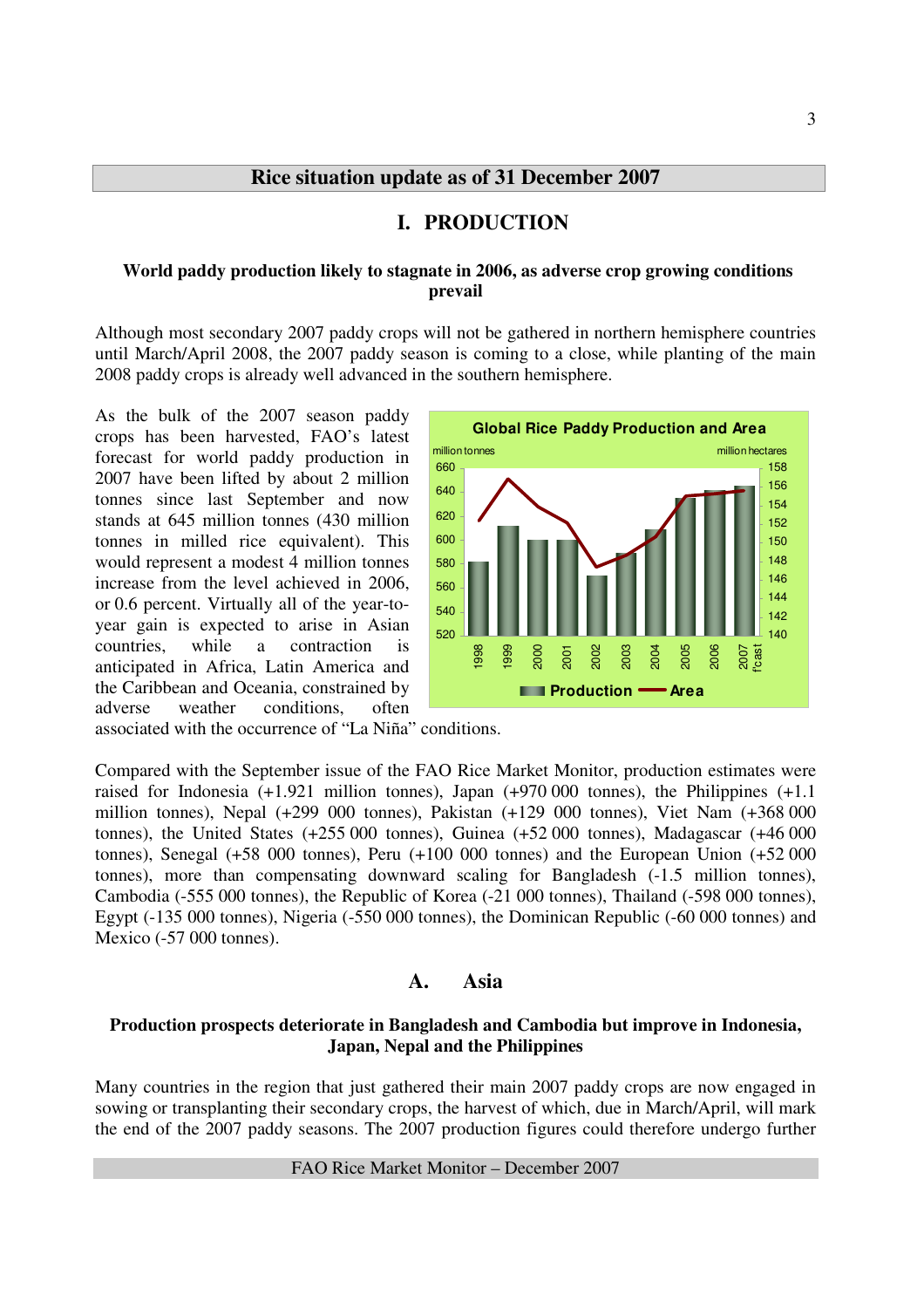revision until mid next year. Based on the current estimates, production in Asia in 2007 was not particularly buoyant despite relatively high market prices and government expansionary policies, which fostered some increases in plantings. Production in the region is now foreseen to expand by about 5 million tonnes to 585 million tonnes, spearheaded by large absolute gains in China, India, Indonesia and Myanmar. Increases are also anticipated in the Islamic Republic of Iran, Japan, Malaysia, Nepal, the Philippines and Thailand. On the other hand, several countries in the region are anticipated to witness a contraction, including Bangladesh, Cambodia, the Democratic Republic of Korea, the Republic of Korea, Sri Lanka and Turkey.

In **Bangladesh**, 30 districts were hit by Cyclone Sidr in November, affecting about 30 percent of the standing Aman rice crop and compounding the damage on the Aus and Aman paddy crops that had been caused by two monsoon floods in July and September. According to the government, 0.2 million tonnes from the Aus crop and 1.4 million tonnes from the Aman crop have been lost since the beginning of the season. To make up for part of the shortfall through an enlarged Boro paddy crop, the third and largest of the three crops cultivated every season, the government has committed to provide adequate supply of basic inputs, such as credit, fuel, fertilizers and seeds in the next few months. This would require overcoming existing problems of seed and fertilizer shortages, which were already witnessed earlier in the season. Assuming a good third Boro crop, the country may harvest 39 million tonnes of paddy, substantially less than the 40.3 million tonnes gathered in 2006.



Despite a small increase in plantings, the official production forecast in **Cambodia** has been revised downward from 6.6 million tonnes to 6.0 million tonnes, as insect attacks and diseases were reported to have depressed yields. On current expectations, production would undergo a 4.3 percent decline compared with the outstanding performance of 2006.

In February 2007, the National Oil Grain Information Centre anticipated that **China (mainland)** would harvest 186.5 million tonnes of paddy in 2007, about 2.2 percent more than in 2006. The

forecast has been maintained constant since then despite reports of lingering drought problems in Jiangxi and Hunan, two of the main rice producing regions, and of other setbacks in other parts of the country. Part of the losses incurred may have been compensated by productivity gains especially in those parts of the country planted with super high yielding varieties, the area of which expanded by 14 percent to 5.33 million hectares this year. Fields planted with super-hybrids rice varieties were reported to produce about 7.3 tonnes per ha, or 15 percent more than normal varieties. Nonetheless, in absence of official figures, FAO sticks to its earlier production forecast of 184 million tonnes. Official production estimates are normally released by the China's National Bureau of Statistics around March-April. Market prices of rice, and more generally of food, have increased substantially since the beginning of the year, partly driven by higher costs of fuel,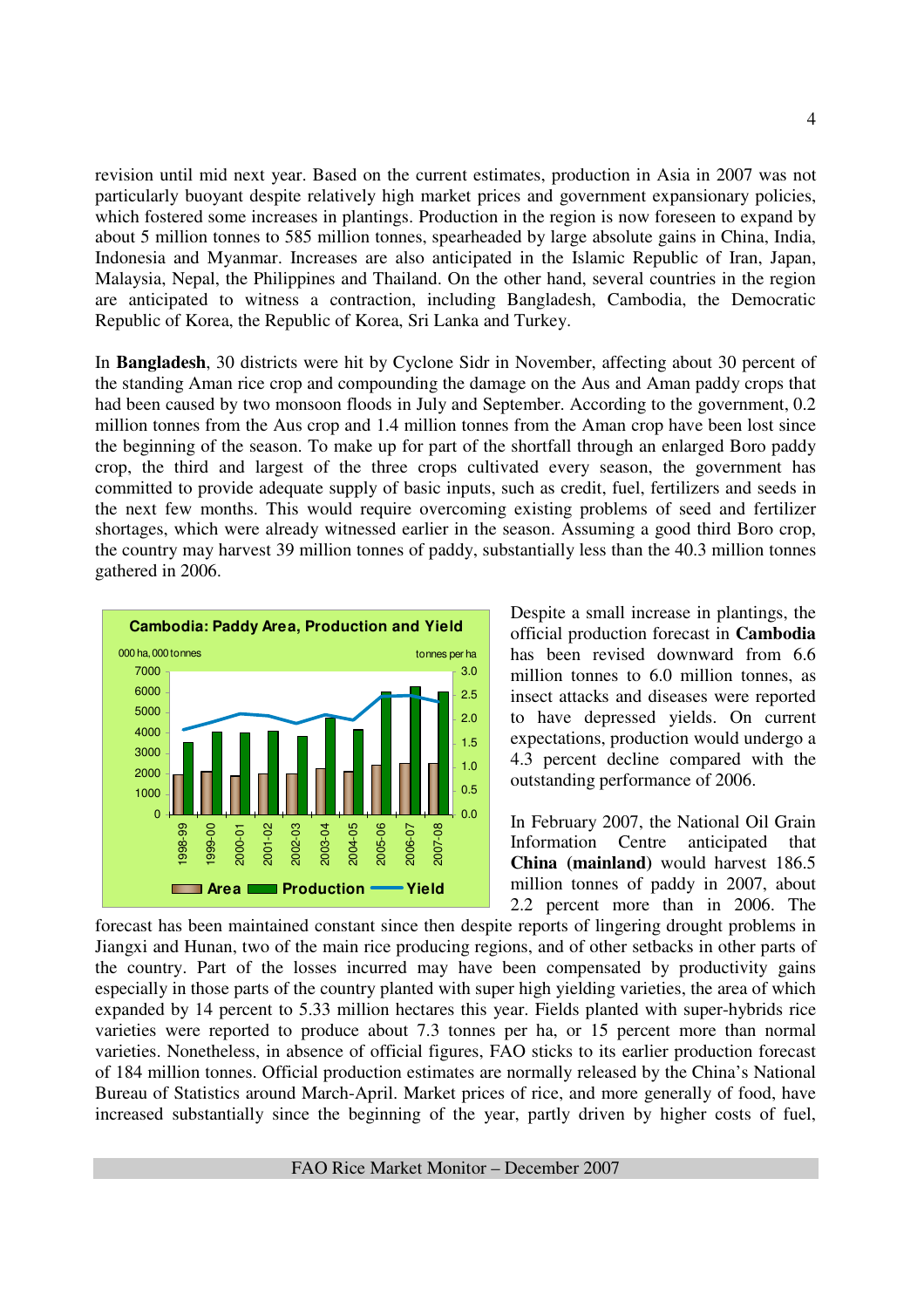fertilizers, etc. According to a Ministry news, the country would aim to produce 190 million tonnes by 2010, out of 30 million hectares and yields of 6.4 tonnes per hectare.

In the **Chinese province of Taiwan**, the second paddy crop was hit by Typhoon Krosa at the beginning of October. Overall the province is forecast to gather 1.5 million tonnes of rice this season, 3.7 percent less than in 2006. To avert market prices surges, the local government announced it would release 9 000 tonnes of rice from publicly-owned stocks, to the consternation of producers who call for higher rice prices, in view of strong increases in production costs, in the order of 40 percent from last year.

**India** is currently harvesting its main Kharif crop while also planting the secondary winter Rabi crop in southern states. Monsoon rains between 1 June and 30 September, the principal factor determining the outcome of the Kharif (summer) crop, were favourable in 2007, averaging 105 percent of the long period average. All regions, except North-western India, had above to well above normal precipitation. Time wise, rains were particularly abundant at the onset and conclusion of the monsoon period, while some deficit was incurred in July and August. Based on current government estimates, the Kharif crop is expected to remain in the order of 120.2 million tonnes (80.15 million, tonnes, milled eq.) virtually unchanged from 2006. Despite a 36 percent rainfall deficit in the post-monsoon period until 5 December, the 2007 secondary Rabi crop has been targeted at 19.5 million tonnes (13 million tonnes, milled eq.) compared with 19.0 million tonnes (12.65 million, milled eq.) last season. Accordingly, FAO's forecast stands at 140.0 million tonnes, less than 1 percent above the 2006 official estimate of 139.1 million tonnes.

| India: Geographical distribution of the 2007 south-west monsoon rains |             |             |                             |  |  |  |  |  |  |  |
|-----------------------------------------------------------------------|-------------|-------------|-----------------------------|--|--|--|--|--|--|--|
| Region                                                                | Actual (mm) | Normal (mm) | <b>Percentage Departure</b> |  |  |  |  |  |  |  |
| All-India                                                             | 936.9       | 892.2       | $5\%$                       |  |  |  |  |  |  |  |
| Northwest (NW) India                                                  | 520.8       | 611.6       | $-15\%$                     |  |  |  |  |  |  |  |
| Central India                                                         | 1073.8      | 993.9       | $8\%$                       |  |  |  |  |  |  |  |
| South peninsula                                                       | 907.3       | 722.6       | 26%                         |  |  |  |  |  |  |  |
| Northeast (NE) India                                                  | 1485.9      | 1427.3      | $4\%$                       |  |  |  |  |  |  |  |
| Source: India Meteorological Department – 2007 End-of-Monsoon Report  |             |             |                             |  |  |  |  |  |  |  |

| All-India: Monthly distribution of 2007 monsoon rainfall - Departure from long range average |         |  |  |  |  |  |  |  |
|----------------------------------------------------------------------------------------------|---------|--|--|--|--|--|--|--|
| June                                                                                         | $+19\%$ |  |  |  |  |  |  |  |
| July                                                                                         | $-3\%$  |  |  |  |  |  |  |  |
| August                                                                                       | $-1\%$  |  |  |  |  |  |  |  |
| September                                                                                    | $+18\%$ |  |  |  |  |  |  |  |
| Source: India Meteorological Department – 2007 End-of-Monsoon Report                         |         |  |  |  |  |  |  |  |

To encourage both larger sales of Kharif rice to the government procurement agency and an extension of plantings for the winter Rabi season, India's Cabinet Committee on Economic Affairs agreed twice to grant a price bonus of a Rupee 500 per tonne above the original minimum support level, in October and again in November. As a result, rice producers are eligible to a floor price of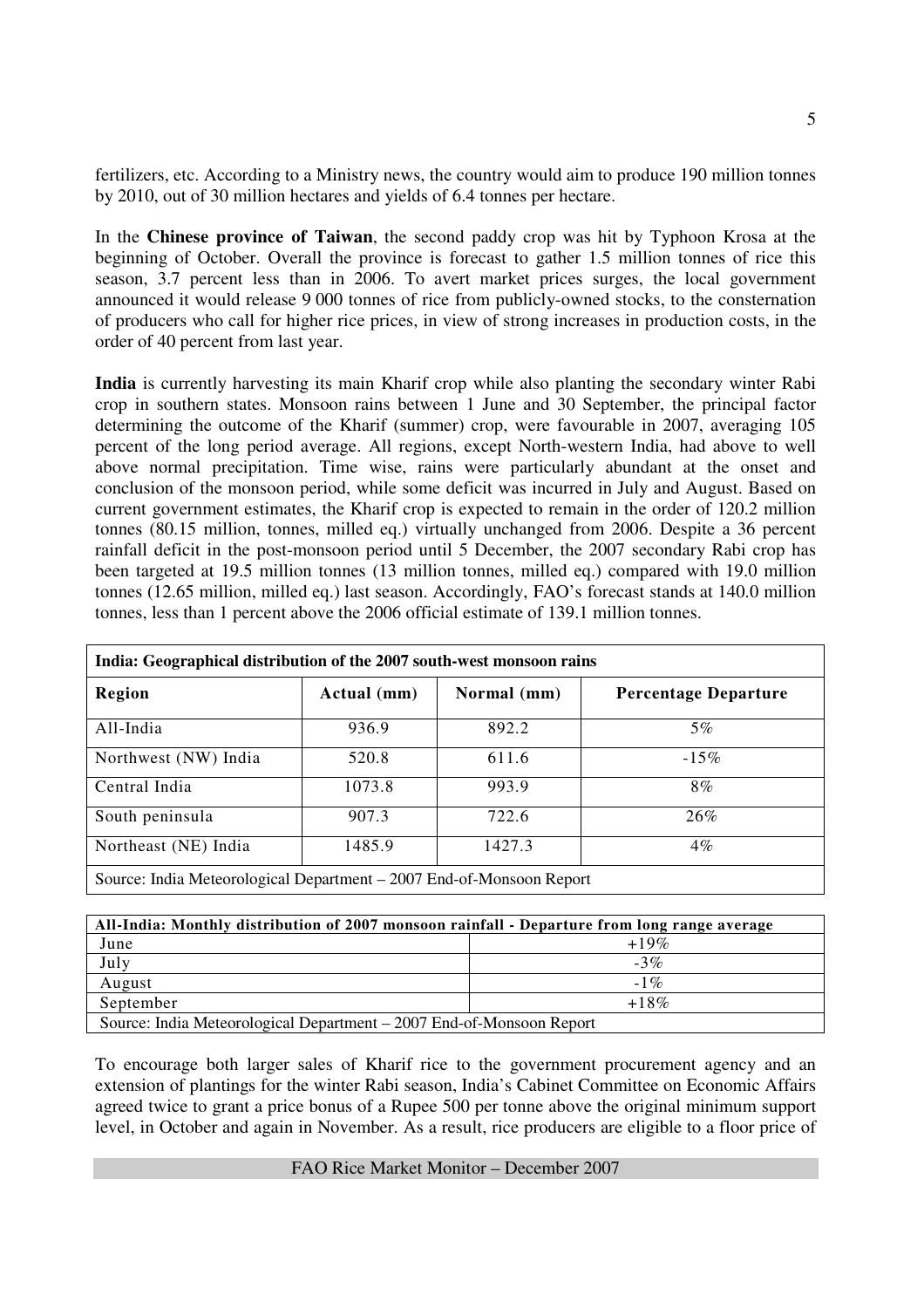Rupees 7450 per tonne for common varieties and Rupees 7750 per tonne for superior, grade A, varieties in 2007, which is about 20 percent above their 2006 level of Rupees 6200 and Rupees 6500 per tonne (inclusive of bonus). For comparison, the current issue (retail) prices of rice to above poverty line (APL) consumers are Rupee 7.95 per kilo for common rice and Rupee 8.30 per kilo for grade A rice. The current issue prices of rice to below poverty line (BPL) consumers stands at Rupees 5.65 per kilo. These levels have remained unchanged since July 2002



As of October, most of **Indonesia's** 2007 second crop harvest was concluded. Although still provisional, the Ministry of Agriculture has assessed paddy production in 2007 at a record 57.0 million tonnes, 4.8 percent above last season and almost 2 million tonnes more than the prior forecast. Part of the success in lifting production in 2007 can be attributed to the positive impact of a high yielding seed distribution programme, worth Rupiah 1 trillion (US\$ 107 million). The country is now in the process of planting the main 2008 paddy crop, the harvest of which will run from February

to June next year. In the pursuit of rice self-sufficiency, the Government is promoting the use of hybrid rice to raise productivity, an initiative covered under a 2005 cooperation programme with China. The Government is also reported to have allocated some Rupiah 1 trillion to fund paddy rice procurement purchases in 2008. However, government officials appear to admit that a production level of 61 million tonnes, as targeted for 2008, would be hard to attain.

To protect consumers from rice price hikes, especially over the critical December to March period, Indonesia recently established a Rice Price Stabilization system, to be triggered when prices of all qualities surpass a given ceiling. The price benchmarks were raised in September 2007, in the case of medium quality rice from Rupiah 3 550 (US\$ 0.38) per kilo to Rupiah 4 750 (US\$ 0.51) per kilo, until January 2008. Based on instructions from the Minister of Trade issued on 31 August 2007, Bulog would be free to launch price stabilization measures autonomously whenever market prices surpass the maximum levels, without prior authorization of the Trade Minister. The August 2007 directive also confirms Bulog's role in stabilizing prices at the producer level and in keeping up rice reserves of 1.5 million to 2.0 million tonnes (milled equivalent), subject to a minimum of 1.0 million tonnes. However, Bulog's main responsibility remains that of distributing cheap rice to the poor. In October 2007, the rice distribution programme was reviewed to increase the number of beneficiaries from 15.8 million to 19.1 million people between 2007 and 2008 and to ensure its remains operative over the full year, instead of the 10 months currently covered by the programme. As a result, it has been estimated that the volume of rice required would pass from the current 1.85 million to 2.30 million tonnes, and the funding (still to be approved) from 6.6 trillion (US\$ 706 million) to 8.9 trillion (US\$ 953 million). However, while the family eligibility will remain at 10 kilo per months, the price of the subsidized rice was raised from Rupiah 1 000 to Rupiah 1 600 per kilo, applicable as of 2008.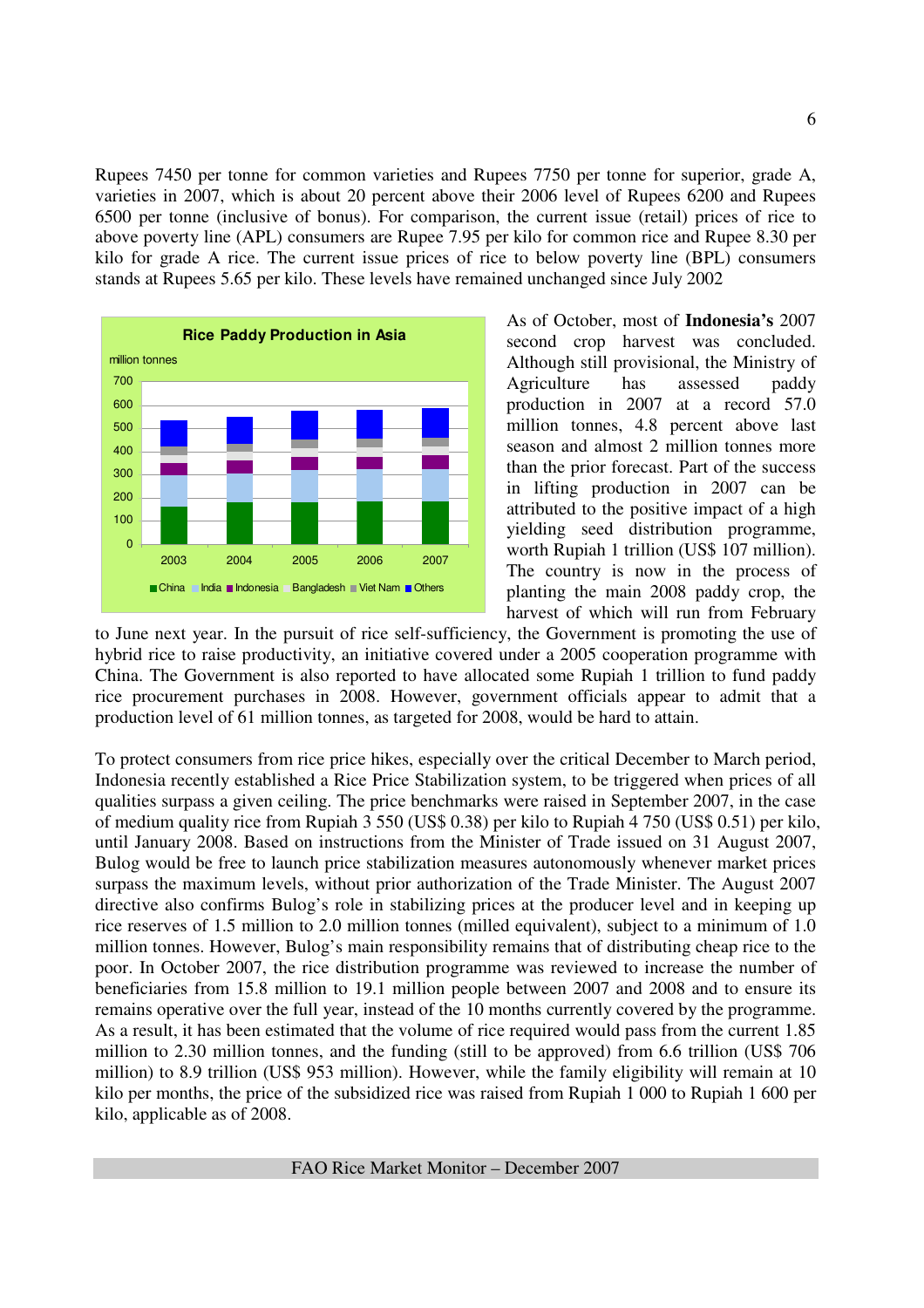The **Islamic Republic of Iran** is estimated to have harvested 3.5 million tonnes in 2007, up from 3.3 million tonnes in 2006. Although the country is committed to achieving rice self-sufficiency, costs are reportedly too high to make it economical to grow In November, however, the government announced it would raised the guaranteed purchase price of rice by 8 percent from March 2008.

According to an October crop assessment by the Ministry of Agriculture, Forestry and Fisheries of **Japan**, the area planted to rice in the country fell by some 10 000 ha in 2007 to 1 678 000 ha. Although yields suffered from a lack of sunshine and low temperatures in July, they eventually ended up 3 percent higher than in 2006 as growing conditions in the successive months improved markedly. As a result, Japanese rice production is now estimated to have risen by 2.6 percent to 8 776 million tonnes, on a husked rice basis, corresponding to 10.97 million tonnes of paddy, overturning previous expectations of a decline. The increase caused a deep downturn in producer prices, which may eventually encourage the Government to intervene by increasing its local purchases and rice reserves.

By contrast, production prospects in the **Democratic Republic of Korea** remain subdued, as the country is forecast to face a second year of contraction, with paddy output estimated at 2.35 million tonnes, down from 2.48 million tonnes in 2006 and 2.58 million tonnes in 2005.

In the **Republic of Korea,** the 2007 season ended negatively, with a 5.9 percent decline in production to 5.949 million tonnes, the lowest harvest in more than 25 years, which reflected excessive precipitation in August and September.

The official rice production forecast in **Laos** remains buoyant, at 2.87 million tonnes, a new record and 7 percent above the 2006 previous high.

The rice sector in **Malaysia** staged a recovery this year, with production increasing by 5.7 percent to 2.277 million tonnes, sustained by the favourable growing conditions prevailing during the season and government incentives to raise rice productivity and efficiency.

**Nepal** was affected this year by a series of floods in July and August, which caused losses to the standing crops particularly in the low-land areas but also benefited them in the other areas. According to the Government official forecast, about 4.3 million tonnes would be harvested over the season, more than FAO's previous forecast 4.0 million tonnes. The official estimate would imply a full recovery from the sharply reduced 2006 output level.

Rice crops in **Pakistan** were hit by floods in Balochistan and Sindh, with additional losses caused by insect attacks. Consequently, 2007 production prospects deteriorated, resulting in a Government estimate of 8.2 million tonnes. This level would be slightly above the 8.153 million tonnes officially harvested in 2006, but well short of the original government target of 8.55 million tonnes (5.7 million tonnes, milled eq.).

Production in **the Philippines** over the 2007 season (July 2007- June 2008) is currently forecast at 15.9 million tonnes, which, if achieved, would represent a 2.5 percent increase from the previous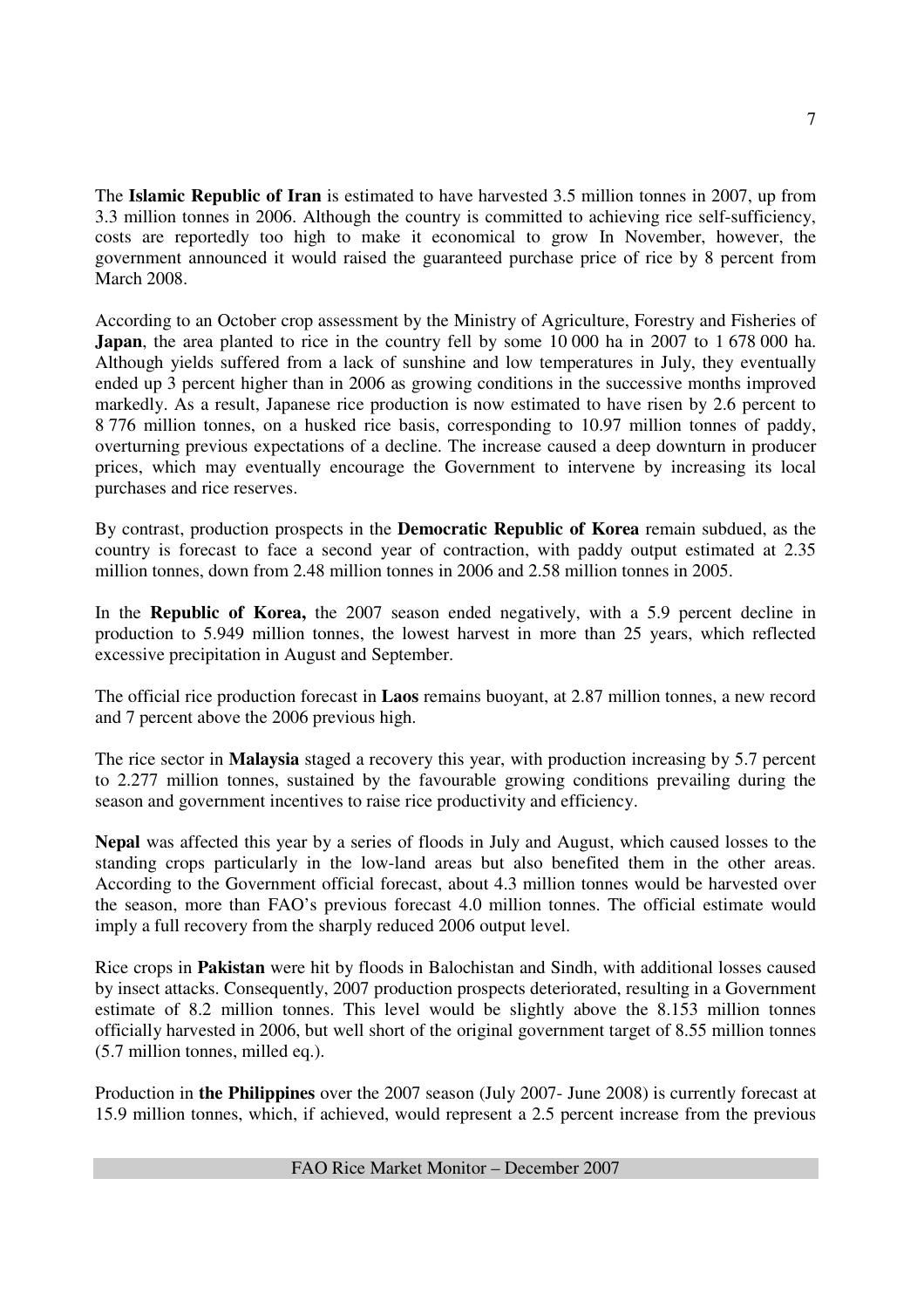season and a new record. This positive outcome was in spite of the drought prevailing at the beginning of the season, between June and August, and of losses caused in November by cyclones Lando and Mitag. In its pursuance of rice self-sufficiency, the government is aiming at boosting paddy production to 19 million tonnes by 2010. Incentives to the sector continued to be provided through the subsidized distribution of hybrid rice seeds and minimum paddy support prices, but also through public investments in irrigation development and maintenance. To stimulate the expansion of production, the Department of Agriculture reportedly requested to double the funding of rice programmes in calendar 2008 which, in the 2007 budget, were assigned Pesos 3.12 billion (US\$ 75 million). On the other hand, against the backdrop of surging costs of transportation, fertilizers and fuel, the government raised paddy support price levels, for the first time since 2004. Prices were first increased from Pesos 10 to Pesos 11 per kilo (US\$ 263 per tonne) in October 2007, allegedly to compensate for rising production costs, and, subsequently, to Pesos 11.5 per kilo (US\$ 275 per tonne). This second rise, which was announced as an incentive to farmers to bring them relief from the negative effects of La Niña, would only be effective from 19 November 2007 until 31 March 2008. On top of the support price levels, an additional 0.25 per kilo incentive is provided to individual farmers delivering the rice to the National Food Agency mills, with a further 0.25 per kg granted to farmer cooperatives.

The 2007 season is well over in **Sri Lanka**, where 3.1 million tonnes were harvested, down from 3.3 million tonnes in 2006. The country completed the planting of the main Maha crop late last year and is due to start harvesting it in February-March. According to the Government, the crop is anticipated to be 3.2 percent larger than in 2007.

Based on new figures released by the Office of Agriculture Economics, **Thailand** harvested 29.642 million tonnes over the 2006 season, lower than the previous estimate of 29.372 million tonnes. The 2007 official forecast was also scaled back from 30.5 million tonnes to 29.9 million tonnes. As a result, output in 2007 is now set to rise by 1 percent. Despite the arrival of the main 2007 crop on the market, prices have continued to strengthen in recent months. This has deter farmers to sell to the government pledging programme at official prices over the first round of intervention, running from 1 November to 29 February. This is in spite of an increase in paddy procurement prices, which passed from baht 6 500 per tonne in 2006 to baht 6 600 (US\$ 298) per tonne in 2007 for ordinary paddy and from baht  $8700 - 9000$  per tonne in 2006 to baht  $9000 -$ 9 300 (US\$ 307) per tonne in 2007 for fragrant paddy rice. Despite the rises, intervention prices were lower than prevailing market prices, which is likely to preclude official purchases to reach the government target of 1 million to 2 million tonnes.

Despite a number of setbacks, including the flooding of the central provinces in October and November, **Viet Nam** is now set to reap 35.867 million tonnes of paddy in 2007, slightly more than the 35.826 million tonnes harvested in 2006. The stagnation of production despite farmer's good returns reflected measures taken to keep pest and disease outbreaks under control, which limited the planting of a third crop in various parts of the country. In September, paddy producer prices were reported at Dong 4 050 per kilo in the Mekong Delta, which compares with a production cost average of dong  $1\,600 - 1\,800$  per kilo (US\$ 101 – 114 per tonne),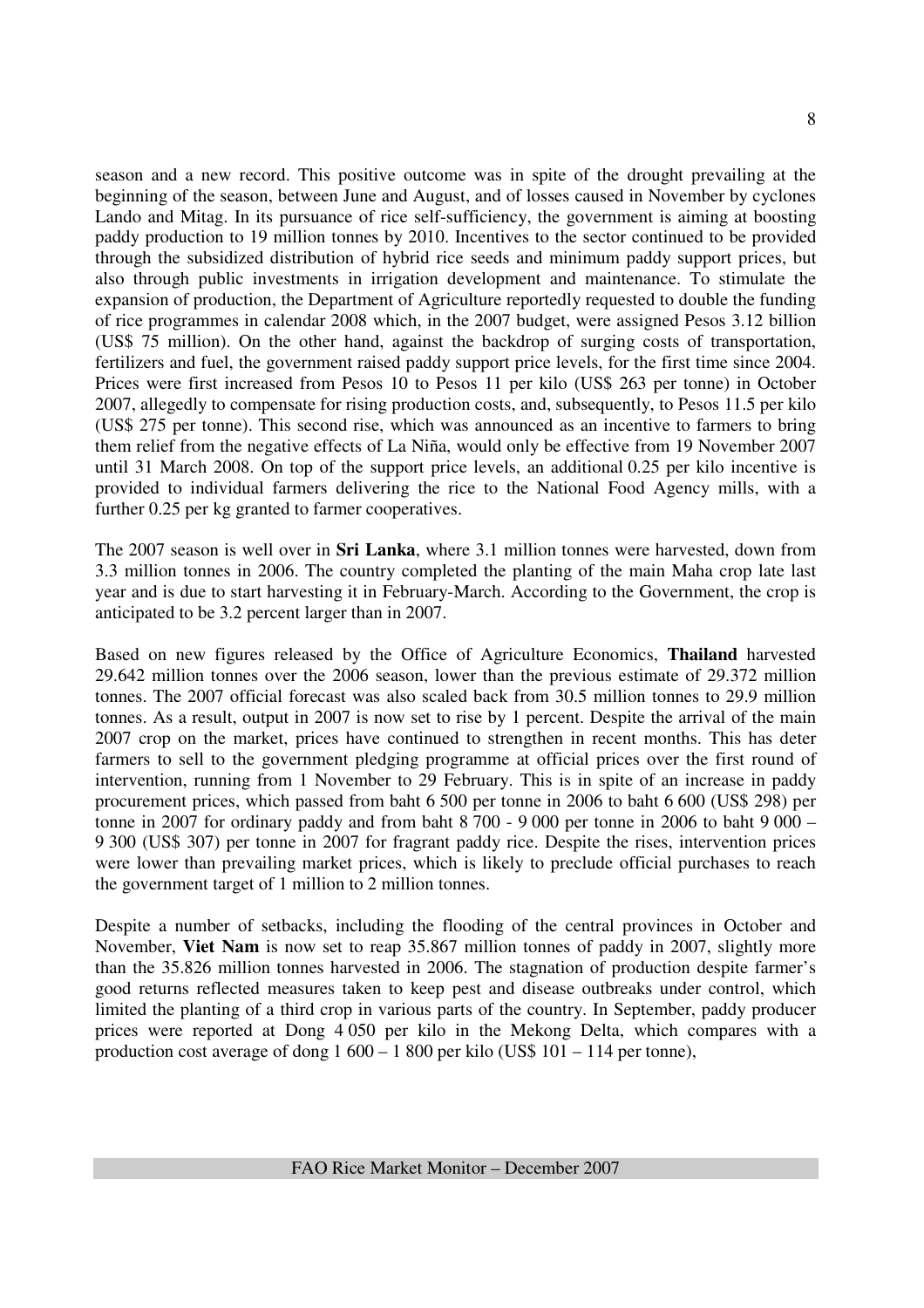# **B. Africa**

#### **Prospects for the 2007 paddy crops in Africa worsen**

Prospects in **Africa** have deteriorated somewhat since September. Production in the region is now estimated at 21.6 million tonnes, about 500 000 tonnes less than forecast in the last RMM and a slight decline from 2006. The 2007 paddy seasons in the region, which depend to a large extent on the weather pattern, were generally characterized by above-normal precipitation, but rain distribution over time and space was anomalous and not as favourable to crops as former anticipated. In a number of countries, rainfall ended early, jeopardizing the development of the cereal at a critical time. In numerous cases, poor harvests were



gathered in the traditional producing zones, while surpluses were recorded in generally deficit regions. Where irrigation is available, the shortfall might be compensated by stepping up cultivation of a secondary crop over the dry season. Surging prices are encouraging governments to support an expansion of production and several of them already announced short term measures to revitalize the sector, in particular through the granting of fertilizer subsidies. Simultaneously, concern over the impact of rising rice prices on consumers led some countries to temporarily waive the payment of duties on rice imports.

In *northern Africa*, **Egypt** completed the harvest of the 2007 crop. Official estimates in November continue to point to a 3.3 percent contraction in production to 6.53 million tonnes, mainly a reflection of lower yields.

In *western Africa*, countries have gathered their main 2007 crops, with some also preparing to plant a secondary, dry season, crop. While current expectations point to variable results across the sub-region, overall production is anticipated to reach 9.1 million tonnes in 2007, 400 000 tonnes less than previously forecast and down 200 000 tonnes, or 2.1 percent, from 2006. **Nigeria** is anticipated to be responsible for most of the outlook revision and of the year-to-year decline in the region. The country's production forecast has been trimmed substantially following the release of a crop assessment mission report in October, which pointed to an early arrival of the rains, in April instead of June, little to no precipitation in July, abundant rainfall in August, which ended abruptly in mid-September. The erratic rainfall pattern hindered the development of rice crops, especially in the rainfed areas, with sizeable losses to birds and pests also reported. As a result, production in the country is now anticipated by FAO at 3.85 million tonnes, which compares with 4.0 million tonnes in 2006 and an earlier 2007 forecast of 4.4 million tonnes. Production in **Mali** is also set to decline by 6 percent to 955 thousand tonnes, reflecting an anomalous rainfall pattern, with some of the traditionally driest regions receiving heavy downpours, which caused flooding. The rainfall pattern was not propitious either in **Guinea Bissau** or in **Niger**, where government forecasts point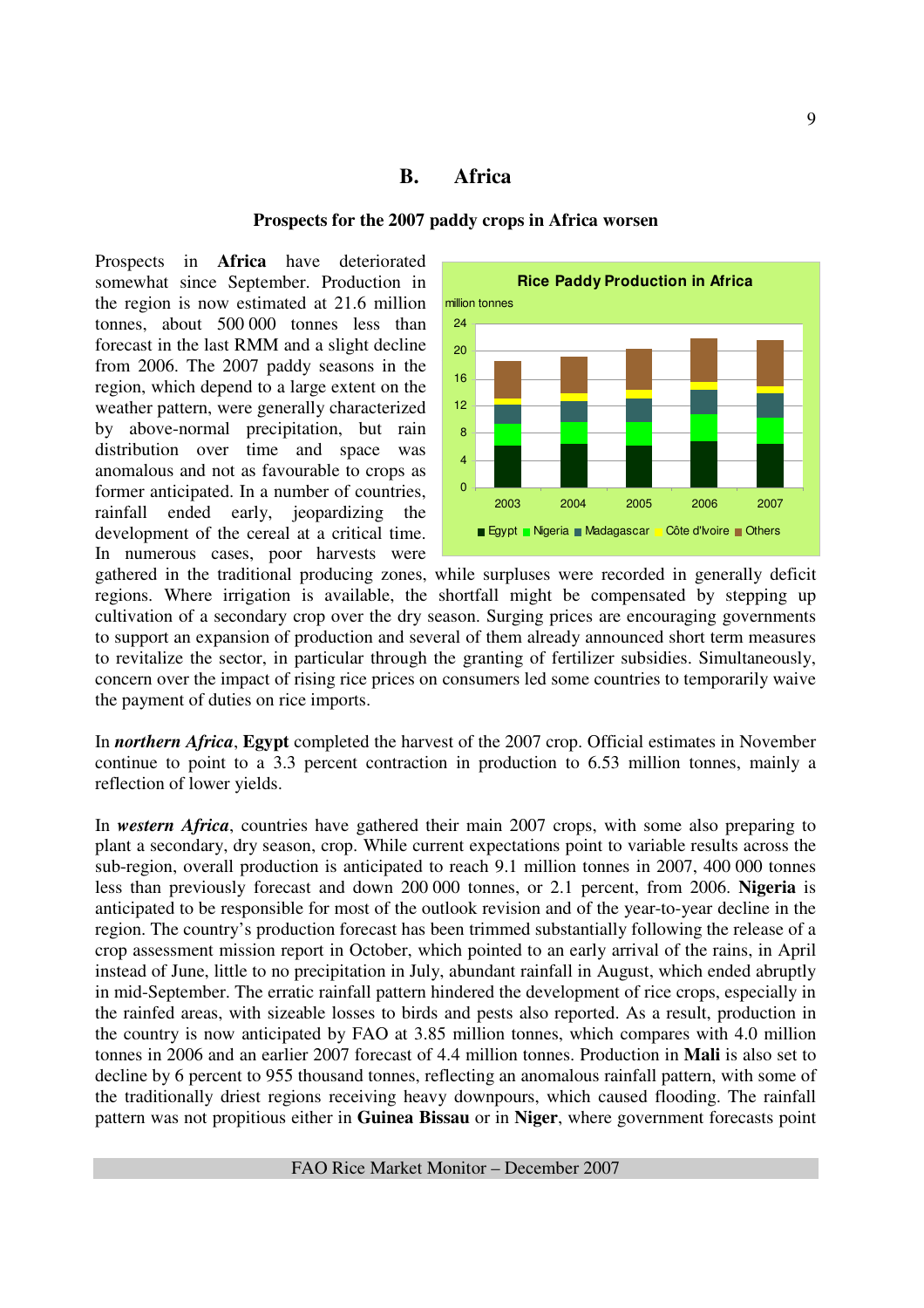respectively a 16 percent and 10 percent contraction. On the other hand, official prospects are positive in **Benin, Burkina Faso** and **Guinea**, where paddy crops are expected to be higher. **Guinea**, in particular, is set to harvest 1.4 million tonnes, 5 percent higher than in 2006 and the highest in history. The country, which has invested heavily in the diffusion of Nerica varieties, has made major inroads in raising rice production since 2005, owing both to large productivity gains and area expansion. Official crop prospects in **Mauritania** point to a partial recovery to 54 000 tonnes, after the dismal 2006 season, when paddy crops were impaired by an erratic rainfall pattern. Indeed, cultivation is reported to have been hindered this season by shortages of basic inputs. Between 2002 and 2005, the country harvested some 80 000 tonnes per year, substantially more than last year and well above current expectations for 2007. Although flooding in **Senegal** caused losses in the rainfed producing regions, increased applications of fertilizers, following the



introduction of a 50 percent price subsidy, contributed to raising yields from 2.2 to 2.7 tonnes per ha over the main crop, more than compensating for a contraction in the area harvested. Furthermore, the government has offered incentives to farmers to increase the cultivation of a second rice crop under irrigation in the coming months, which is expected to boost the second crop output from 18 000 tonnes to 73 000 tonnes. Overall, Senegal's production in 2007 is officially forecast to reach 288 000 tonnes, substantially above the 209 000 tonnes harvested last year.

In *Eastern Africa*, paddy production is expected to rise slightly above the excellent 2006 outcome, to 1.65 million tonnes. Production in **Tanzania** is set to reach 1.24 million tonnes, up slightly from last year, with some gains also expected in **Uganda**. However, some contractions are expected in **Kenya** where, contrary to the rest of the region, have witnessed below normal precipitation for the second consecutive year. Excessive and erratic rainfall over the season also hampered crops **in Rwanda**. In *Southern Africa*, where planting of the 2008 main crops is underway, **Madagascar's** 2007 official production estimate was raised slightly compared with that reported in the last RMM issue to 3.596 million tonnes, or 3 percent more than in 2006. notwithstanding the losses caused by the passing, at the beginning of 2007, of typhoons Clovis, Gamede and Indlala, which were reported to have caused 6 percent losses. Much of the year-to-year increase was the result of improved yields in the rainfed producing areas. The government has called this year for a new "green revolution", especially targeting rice, maize and sorghum, which would aim at doubling paddy output by 2009, mainly by enhancing yields. Already, the government has announced its intention to boost production next season by 10 percent and has announced it would subsidize some 2500 tonnes of rice seeds and 30 000 tonnes of fertilizers to that end. Other measures include the rehabilitation of agricultural infrastructure and the improvement of market information systems. Official estimates in **Mozambique** point to a 7 percent production increase to 196 000 tonnes in 2007, as crops benefited from abundant precipitation early in 2007. However, planting of the 2008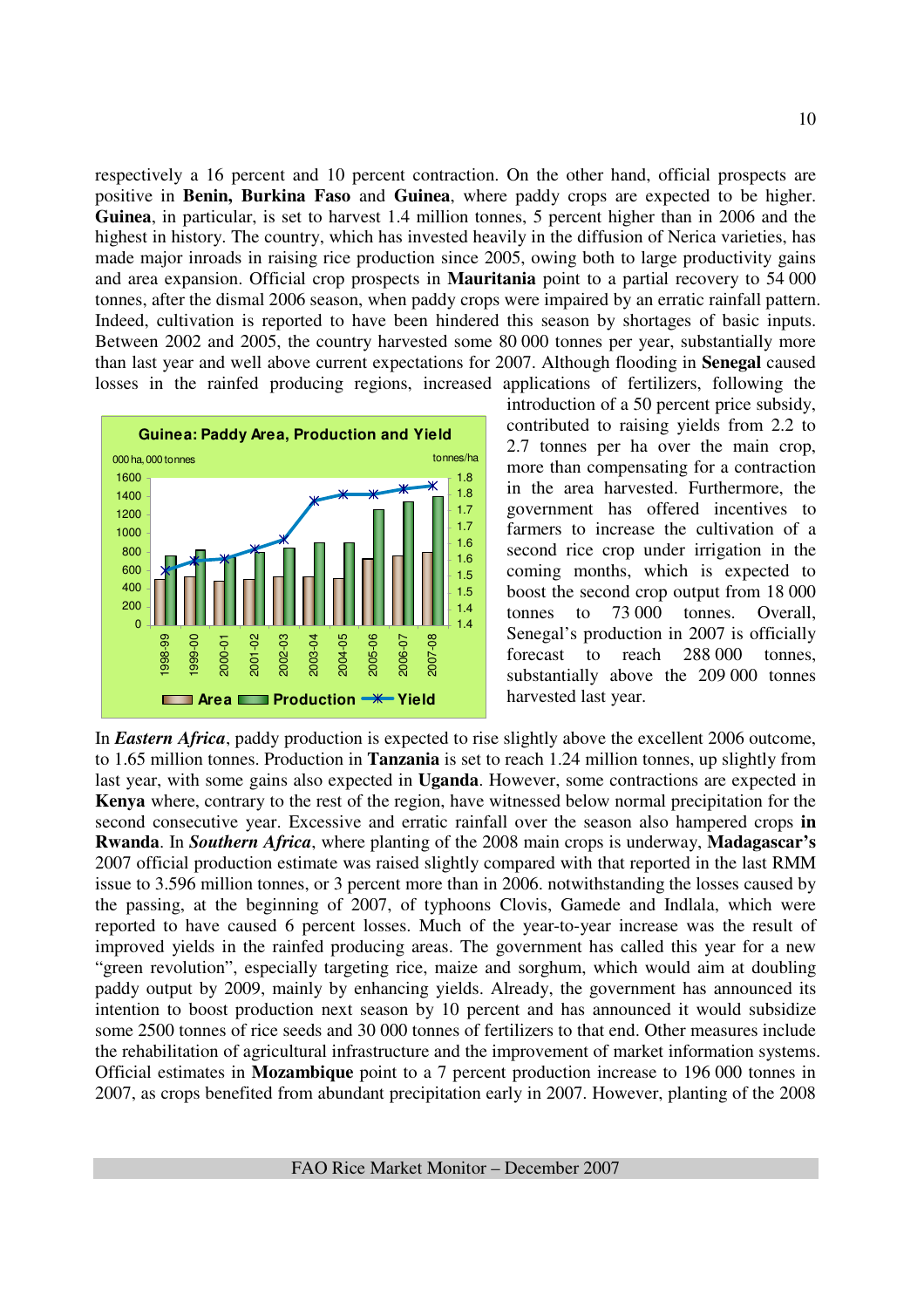paddy crops, which is now underway, may be impaired by heavy rainfall in December, which is feared to cause even more severe flooding problems than in 2007.

# **C. CENTRAL AMERICA AND THE CARIBBEAN**

#### **Excessive rains and flooding in October and December further depress paddy production in 2007**

The development of rice crops in Central America and the Caribbean is heavily influenced by the pattern of the rainfall in the second half of the year, which coincides with the period of tropical cyclone activity in the Atlantic basin, which conventionally runs from 1 June to 30 November. In  $2007$ , the number and intensity of cyclones appears to have been normal<sup>1</sup>, contradicting earlier predictions of a particular intense activity. The first storm ("Andrea") developed early, in May 2007, and the last ("Olga") late, in December 2007. Overall, 17 depressions formed, 15 of which were classified as tropical storms. Of these, four developed into hurricanes and two ("Dean" in mid-August and "Felix" in early September) into "major hurricanes".

Nonetheless, the formation of hurricanes was reported to have caused losses to rice crops in the sub-region, further aggravated in October by hurricane "Noel", and in December, by tropical storm "Olga", both of which brought torrential rains to **Cuba, Haiti** and **the Dominican Republic**. As a result, the production outlook in the sub-region has deteriorated further since September and now stands at 2.32 million tonnes, about 100 0000 tonnes less than previously forecast and 7 percent down from the 2.49 million tonnes gathered in 2006.

In **Costa Rica**, the production forecast has been downgraded somewhat since September, to take account of the losses caused by heavy rainfall and winds in the southern part of the country since October. Production is now set to reach 227 000 tonnes, somewhat less than previously anticipated but still 8.6 percent more than in 2006. The price of medium quality rice (containing 20 percent broken), the only agricultural commodity still subject to government price controls, were raised in September to compensate for rising costs. Prices were increased by about 7 percent, which brought paddy prices (13% humidity, 1.5% impurities) from Colon 13 514 to Colon 14 827 per bag of 73.6 kg (US\$ 412.3 per tonne). Floods caused damage in **Mexico** as well, especially in the southeastern states of Chiapas and Tabasco, which prompted the government to launch emergency relief measures. As a result, the production forecast for 2007 has been downgraded since September from 350 000 tonnes to 293 000 tonnes, which is 13 percent less than in 2006. Likewise, production forecasts for virtually all the other countries in the sub-region point to a retrenchment this season, largely a reflection of the heavy downpours. The contraction compared with 2006 is expected to particularly marked in **Cuba** (-3.3 percent), the **Dominican Republic** (-7.7 percent), **Guatemala** (-11.8 percent), **Haiti** (-6.1 percent), **Honduras** (-7.5 percent), **Nicaragua** (-16.7 percent) and **Panama** (-3.2 percent).

l <sup>1</sup> NOOA defines a normal cyclone season as having nine to twelve named storms, of which five to seven developing into hurricanes, and one to three into major hurricanes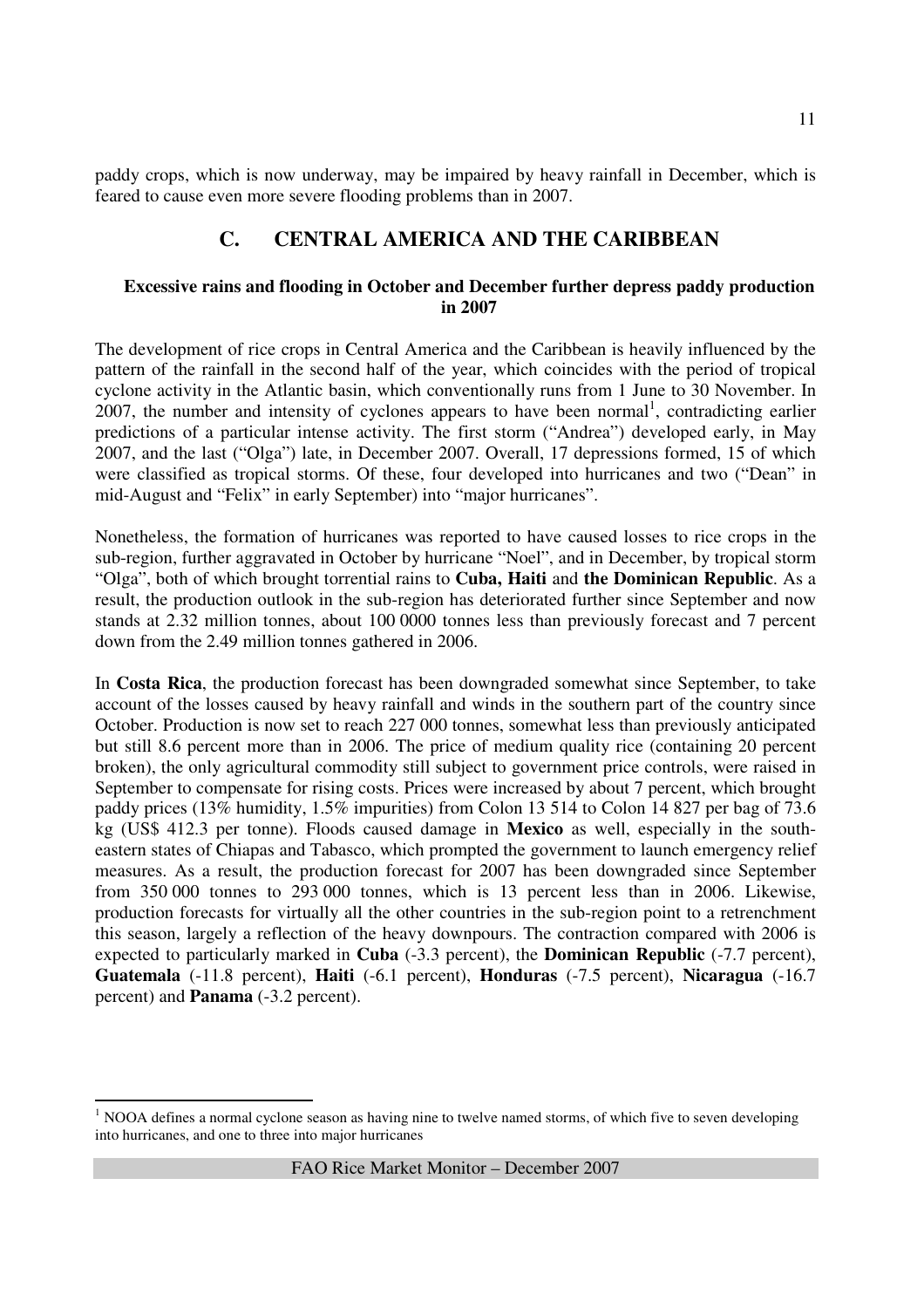## **D. SOUTH AMERICA**

#### **The 2007 season ends with the lowest production level since 2003 but prospects for 2008 production are positive**

 In *South America*, only a few countries still have some rice to harvest from the 2007, while most are busy sowing their 2008 main crops. Since September, there were very minor changes in the 2007 production estimates in the sub-region, which, as a whole, remain at 21.7 million tonnes, almost 800 000 tonnes, or 3.5 percent, less than in 2006 and the lowest since 2003. The year-to-year contraction reflected the adverse weather conditions that prevailed at the beginning of the season, which depressed plantings and yields in all the major producing countries with the exception of **Colombia, Guyana,** 



**Peru** and **Venezuela**. All the others experienced a contraction, in particular **Argentina** (-9.9 percent), **Bolivia** (-27.1 percent), **Brazil** (-3.5 percent), **Chile** (-12.6 percent), **Ecuador** (-4.8 percent) and **Uruguay** (-11.4 percent).

Reflecting a contraction in the area and yield, paddy production in **Argentina** fell to 1.075 million tonnes, almost 10 percent less than in 2006. Meanwhile, planting of the new 2008 crop in the country is already well advanced as, by mid-December, 168 300 hectares had been sown out of the 181 100 ha producers declared to be willing to cultivate over the 2008 season. This would represent a 7.7 percent area increase compared with 2007, which may well boost production to more than 1.2 million tonnes next season.

Planting of the new 2008 rice crop **in Bolivia** is also well advanced. The country, which was hard hit by adverse weather conditions in 2007, faces severe production shortfalls which induced the government to announce a number of measures to keep prices under control. In particular, to boost production of wheat, maize, rice and soybean next season, about US\$ 42 million have been earmarked to finance the provision of subsidized inputs.

Constrained by insufficient precipitation at the beginning of the season and relatively low prices, production in **Brazil** dropped for the second consecutive year in 2007 to 11.32 million tonnes. As the country already completed the sowing of the 2008 crops, the area planted to rice for the 2008 season is set to recover slightly, still remaining below 3 million hectares. The increase is likely to concentrate in the Southern region, which last season had been constrained by insufficient rainfall, compensating for a fall in the centre west and south eastern regions where producers growing rice under rainfed conditions were reported to be shifting to more remunerative crops. However, based on expectations of further gains in productivity, production next season is forecast by CONAB to rise by almost 6 percent to close to 12 million tonnes.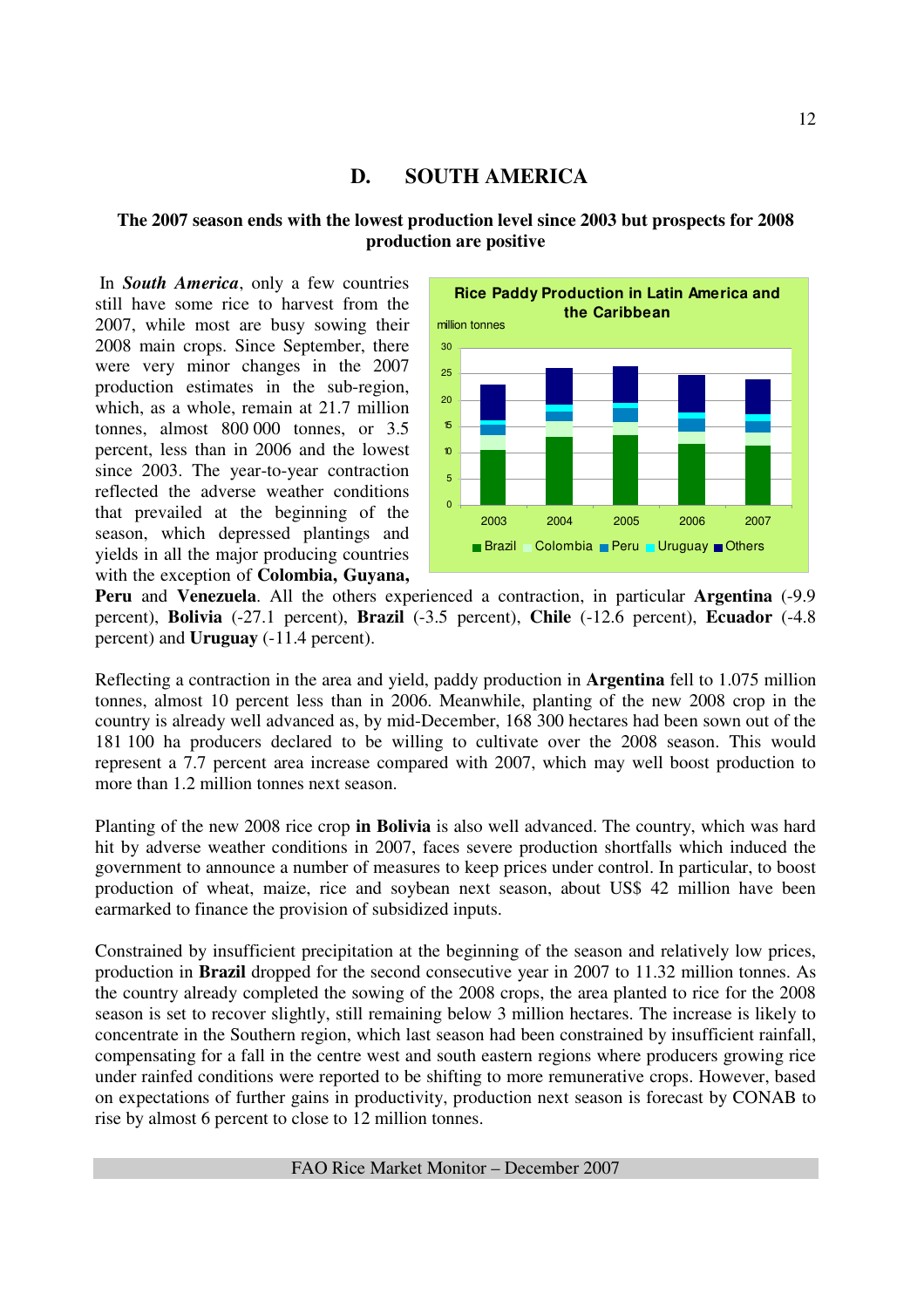| Brazil Paddy Production by Region in 2007 and 2008 (for Brazil: 2006/07 and 2007/08 paddy seasons) |        |                         |         |         |                |          |             |                                |         |  |  |
|----------------------------------------------------------------------------------------------------|--------|-------------------------|---------|---------|----------------|----------|-------------|--------------------------------|---------|--|--|
|                                                                                                    |        | Area $(000 \text{ ha})$ |         |         | yields (kg/ha) |          |             | <b>Production (000 tonnes)</b> |         |  |  |
|                                                                                                    | 2007   | 2008                    | Var %   | 2007    | 2008           | Var $\%$ | 2007        | 2008                           | Var %   |  |  |
| <b>Total</b>                                                                                       | 2967.4 | 2990.7                  | 0.8     | 3813    | 3998           | 4.8      | 11 315.9    | 11 957.3                       | 5.7     |  |  |
| North                                                                                              | 495.9  | 496.2                   | 0.1     | 2 2 5 0 | 2 3 0 6        | 2.5      | 1 1 1 6 .0  | 1 1 4 4 .5                     | 2.6     |  |  |
| Northeast                                                                                          | 746.3  | 752.3                   | 0.8     | 1403    | 1595           | 13.6     | 1 047.3     | 1 199.8                        | 14.6    |  |  |
| Centre-West                                                                                        | 442.6  | 377.5                   | $-14.7$ | 2667    | 2 7 4 4        | 2.9      | 1 1 8 0 . 4 | 1 0 3 5 .7                     | $-12.3$ |  |  |
| South East                                                                                         | 115.0  | 109.9                   | $-4.4$  | 2 3 8 7 | 2 3 7 0        | $-0.7$   | 274.5       | 260.5                          | $-5.1$  |  |  |
| South                                                                                              | 167.6  | 1 254.8                 | 7.5     | 6 5 9 3 | 6628           | 0.5      | 7697.7      | 8 3 1 6 .8                     | 8.0     |  |  |
| Source: CONAB – Third Planting Intentions Survey December 2007                                     |        |                         |         |         |                |          |             |                                |         |  |  |

Adverse weather conditions in **Chile** in late 2006 and early 2007 brought a 13 percent decline in production in 2007, a situation unlikely to reverse in 2008. According to the Government, a lack of precipitation has resulted in a 20 percent water deficit in the "Digua" reservoir, which has led to water rationing, likely to result in smaller plantings. In addition, rising production costs have markedly lowered the sector profitability, an additional factor bound to weight negatively on the sector performance in 2008.

Contrary to many countries in the region, **Colombia** harvested a 3 percent larger crop over 2007,



largely reflecting improvements in yields brought about favourable weather conditions and the introduction of improved varieties. Producer prices in the country have been relatively high and stable over 2007, although costs of fertilizers are reported to have risen three fold in the past three years.

The 2007 paddy season concluded positively in **Guyana**, where production is estimated to rise by almost 5 percent to 494 000 tonnes. Despite rising input costs, relatively high paddy prices have made rice cultivation an attractive activity. As a result, farmers are reported to put under rice cultivation land that had been abandoned or switched to other crops, a move likely to support further growth in 2008.

The latest estimates of production in **Peru** in 2007 (January-December) are pointing to a 2 percent increase to 2.4 million tonnes, overturning former prospects of a decline. The reversal reflects higher yields that more than offset a decline in the area, as the sector benefited from favourable growing conditions and rising prices. Concern over water availabilities led the government to propose the substitution of other crops for rice in the Northern Coast. In addition, it is promoting the use of financial instruments such as warrants to stabilize rice prices, especially over the bulk of the harvest period, between July and September. Government is also planning to launch a project to improve rice quality through the installation of drying systems and silos in San Martin, Jaén and the Amazones.

Insufficient water availability constrained rice production in **Uruguay** over the 2007 season, which yielded 1.1 million tonnes, 11 percent less than in 2006. Prospects for the 2008 crop, which has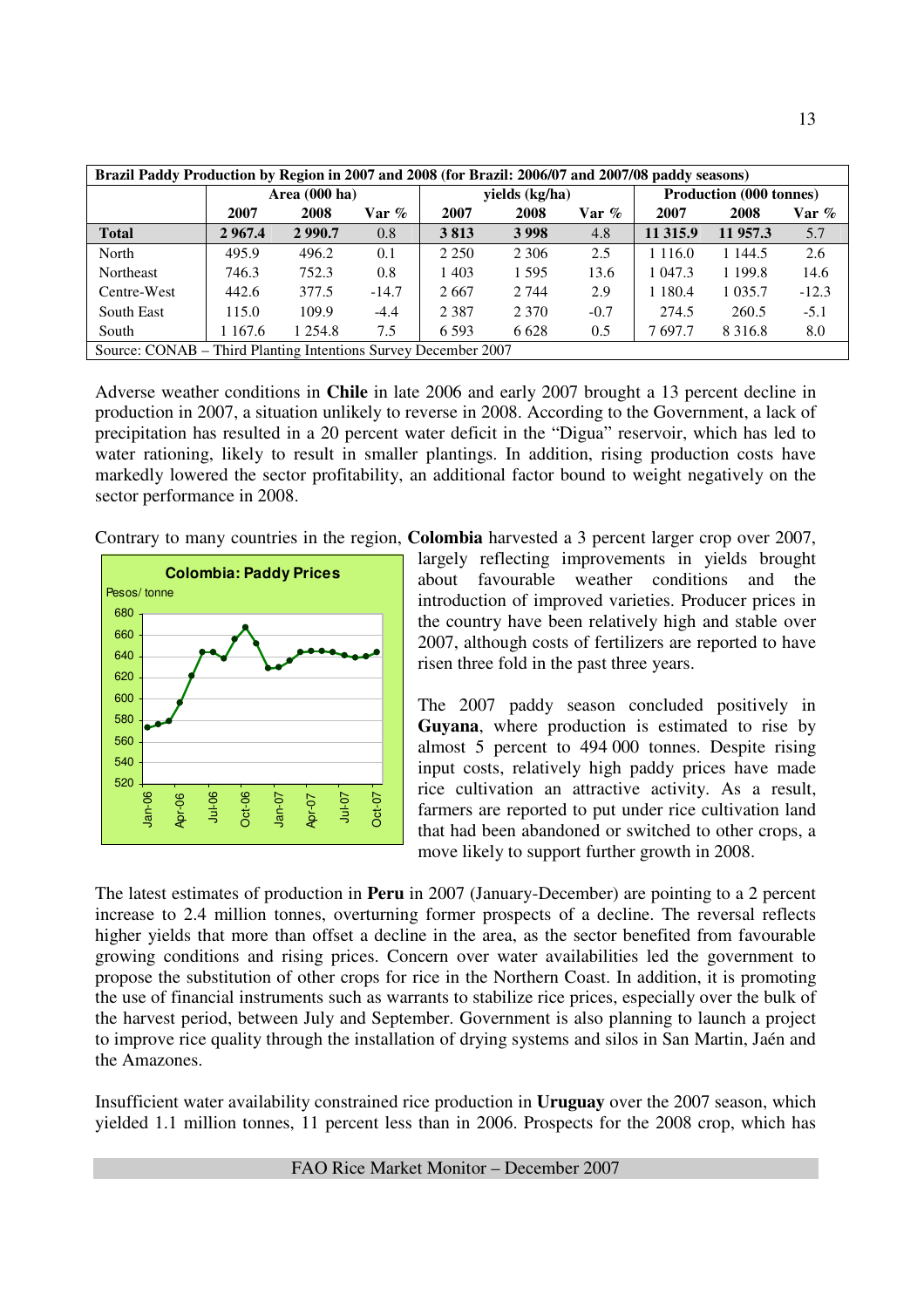just been planted, are positive, with production expected to rise to 1.2 million to 1.3 million tonnes. The expected rise reflects improved water supplies and positive price prospects. The price of dry and clean paddy produced over the 2007 season was definitely established in December 2007 by millers and producers at US\$ 8.67 per 50 kilo (US\$ 173.4 per tonne), up from US\$ 8.29 per 50 kilo (US\$ 165.8 per tonne) in 2006.

# **E. REST OF THE WORLD**

# **More buoyant prospects for 2007 production in the United States and the EU**

In *Oceania*, **Australia**, after harvesting a dismal 2007 crop of 167 000 tonnes, is heading towards an even smaller production in 2008, as drought conditions have further constrained water availability, permitting only 2000 hectares to be planted for the 2008 season, the smallest on record. As a result, the Australian Bureau of Agricultural and Resource Economics (ABARE) has forecast production to reach 15 000 tonnes, a level that might well understate yields, which usually exceed 10 tonnes per ha when the area planted is very small. Although above average precipitation in October and November permitted an expansion of the area planted to sorghum, the rainfall came too late to foster an increase in the area under rice.

 In *North America*, the **United States** released on 11 January 2008 a new 2007 production forecast of 8.956 million tonnes, which is 255 000 tonnes above the figure reported in the September issue of the FAO RMM. The new estimate reflects the upgrading of area and yields, the latest reaching a record level of 8.1 tonnes per ha. At the latest released level, production would have increased by 1.9 percent over 2006. All of the increase reflects a larger short/medium grain rice crop, which more than compensated for a 3 percent decline in long grain rice output. To avert the contamination of the crop with unapproved genetically modified rice varieties, the USDA banned in March 2007 the use of Clearfield CL131 seeds, a measure that has been extended to 2008. Farmers also adhered to a voluntary testing programme to ensure the absence of Liberty Link traits in rice supplies. As a result, the USA Rice Federation declared in December 2007 that US rice supplies were now nearly free of genetically modified traits.

Under the WTO dispute settlements rules, Brazil requested on 11 July 2007 to hold consultations with the United State regarding the possible infringement by the United States of its WTO aggregate measure of support limits in 2000, 2001, 2002, 2004 and 2005. In the same case, Brazil also challenged that the United States' export credit programme acted as an illegal export subsidy. Following Brazil's request, a number of countries asked to join it in the consultations, in chronological order, Canada, Guatemala, Costa Rica, Mexico, the European Union, Argentina, Australia, India, Nicaragua and Thailand. Despite the launching of the consultation process on 22 August 2007, the consultation sixty day limit expired without an agreement on 11 September  $2007<sup>2</sup>$ , and, on 19 November 2007, Brazil officially requested the WTO to establish a panel to examine the case.

 $\overline{a}$ 

 $2$  WT/DS334/R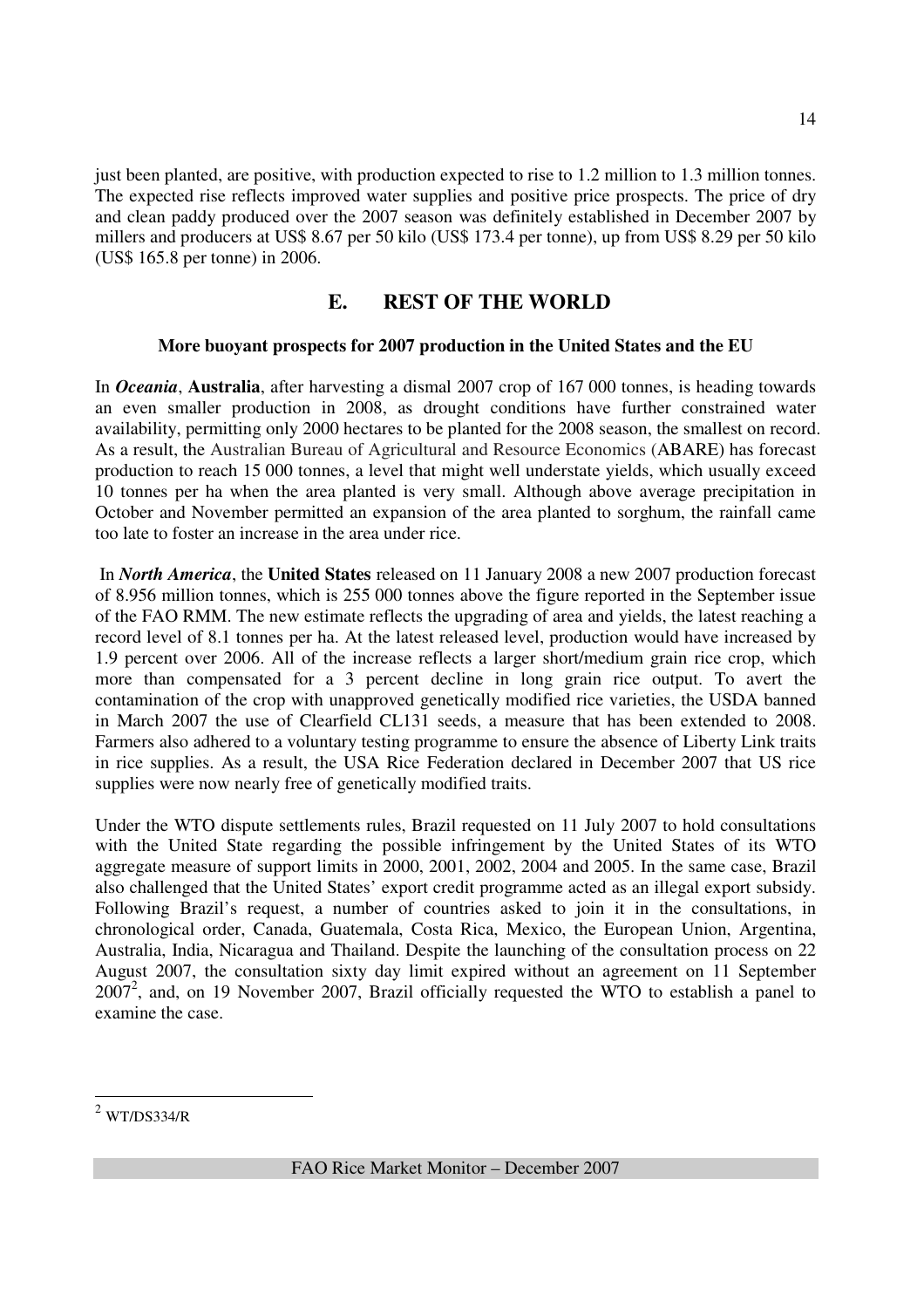In *Europe*, the **European Union** (EU) launched the 2007/08 rice marketing year on 1 September 2007. By the end of December 2007, some of the producing member countries, namely France, Portugal and Spain had already given some estimates of paddy output in 2007, but Italy, the chief EU producer, had only gauged the area planted. Still provisional then, aggregate paddy production in the EU is assessed at 2.646 million tonnes, slightly above the previous forecast and barely 38 000 tonnes more than in 2006. Based on current estimates, production rose slightly in Italy and in Portugal while it fell in France, Greece and Spain, largely reflecting insufficient water availability.

The estimate of production in the **Russian Federation** has been raised slightly to 710 000 tonnes for 2007, 3 percent more than in 2006, following confirmation that a bigger crop was harvested in Krasnodar, the principal producing region. Over 2007, the sector has been shielded from competition from major exporting countries, including India, Pakistan, Thailand and Viet Nam, through high tariff and non-tariff protection. Indeed, in December 2006, the Government imposed a phytosanitary ban on rice imports from all origins and, in February 2007, raised the seasonal import tariff from  $\epsilon$  70 to  $\epsilon$  120 per tonne.

# **II. INTERNATIONAL TRADE IN RICE**

## **A. Trade in 2007**

#### **A small downward revision puts the forecast for global rice trade in 2007 at 29.9 million tonnes, or 2.4 percent more than in 2006**

 FAO's estimate of world rice trade in 2007 has been revised downwards by around 175 000 tonnes since last September to 29.9 million tonnes, in milled rice equivalent. This would represent



a 2.4 percent increase from the 29.2 million tonnes traded in 2006. As a result, the share of milled production traded internationally is now estimated in the order of 7.1 percent, well above the share traded in the 1980s. Although growing, the proportion of production exchanged on world markets remains lower than for the other major cereals, in particular wheat and maize, the trade of which accounted respectively for 17.9 percent and 11.4 percent of production in 2007.

Compared with September 2007, import figures were lowered in the case of **China** (-100 000 tonnes), **Iraq** (-500 000 tonnes),

**Malaysia** (-50 000 tonnes), **Nepal** (-50 000 tonnes), **Cote d'Ivoire** (-100 000 tonnes), **Cuba** (- 50 000 tonnes) and **Brazil** (-50 000 tonnes), while they were raised for **Bangladesh** (+500 000 tonnes), **Sri Lanka** (+60 000) and the **European Union** (+50 000 tonnes). On the export side, the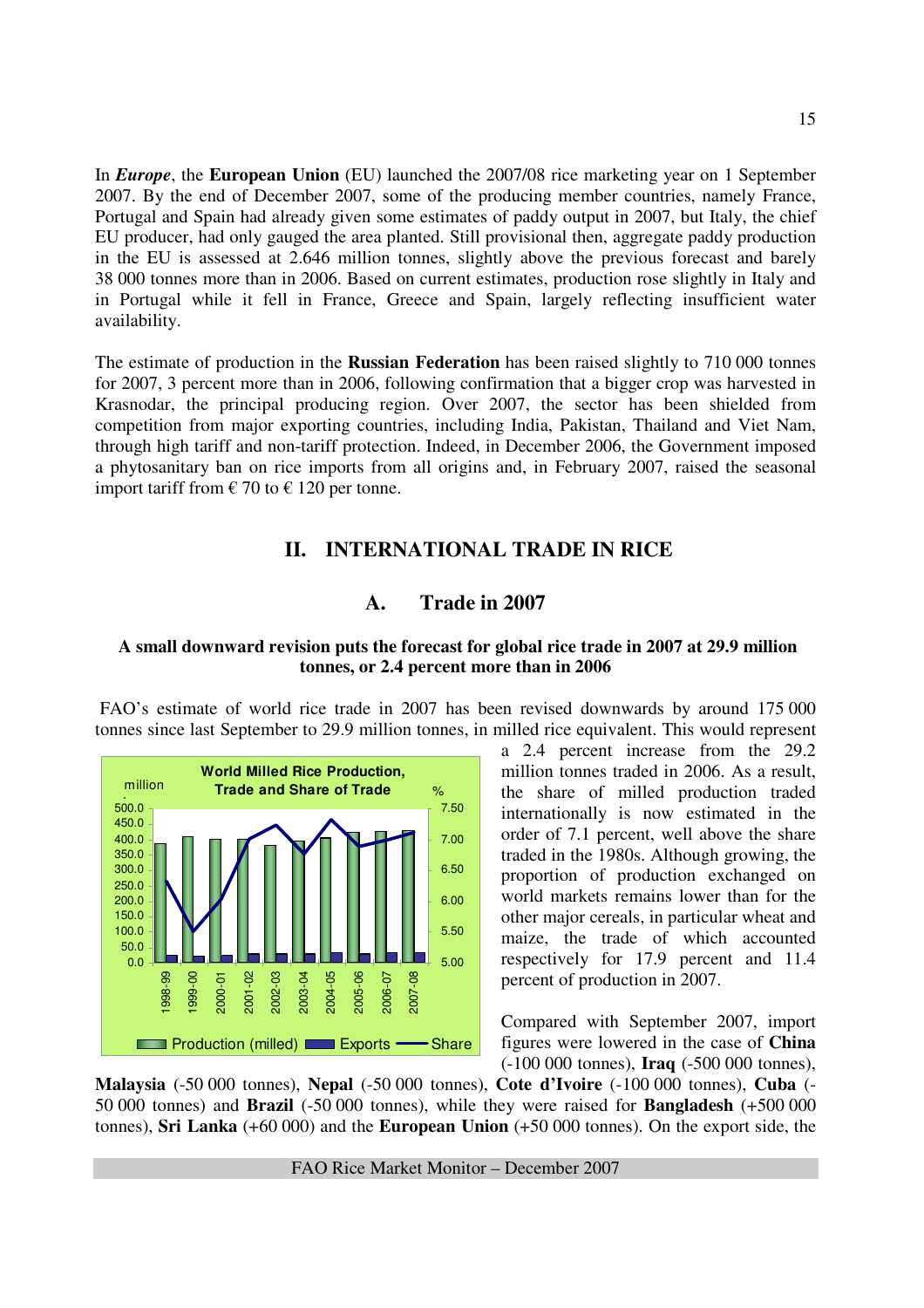2007 delivery estimates were reduced for **China mainland** (-50 000 tonnes), **India** (-550 000 tonnes), **Pakistan** (-350 000 tonnes), **the United States** (-200 000 tonnes), which compensated for a much larger export estimate for **Thailand** (+805 000 tonnes), but also for **Viet Nam** (+30 000 tonnes), **Egypt** (+100 000 tonnes) and **Brazil** (+50 000 tonnes).

As for exports, estimates in 2007 have been lowered for all the major exporting countries except Thailand. The cuts concerned **China** (-70 000 tonnes), **India** (-550 000 tonnes), **Pakistan (- 350 000 tonnes)** and **the United States** (-200 000 tonnes), all of which were offset by upward revisions of exports from **Thailand** (+805 000 tonnes), Viet Nam (+30 000 tonnes), **Egypt** (+100 000 tonnes) and **Brazil** (+50 000 tonnes).

## **Rice imports in 2007**

#### **Increased imports by countries in Asia drive world rice trade up in 2007**

Following the production setbacks experienced over the year in *Asia*, the region is estimated to account for much of the increase in world rice imports in 2007. South American countries also imported more, but deliveries to African countries dropped for the second consecutive year. In Asia, imports are estimated to rise to 13.9 million tonnes, up almost 7 percent from 2006, with much of the growth concentrated in two countries, namely Bangladesh and Indonesia. **Bangladesh**  is now estimated to have imported 1.3 million tonnes in 2007, compared with less than 500 000 tonnes in 2006. The increase was needed because of the severe losses caused by inundations and facilitated by the temporary lifting of import duties since March, amid surging domestic prices. High prices also fostered much larger purchases by **Indonesia** in 2007, now estimated at 1.5 million tonnes, or 800 000 tonnes more than last year. Deliveries to the **Democratic Republic of Korea** are estimated to reach some 400 000 tonnes, almost twice the level received in 2006, reflecting the resumption of food aid deliveries from the Republic of Korea. **The Philippines** and **Sri Lanka** also had to step up purchases to dampen the rising pressure on domestic prices. In the case of Sri Lanka, the government waived in October the payment of import duties till the end of the year, to permit some 75 000 tonnes to be imported free of duty from India, a move necessary to thwart food inflation. By contrast, **China mainland** is set to have imported about 500 000 tonnes, down from 719 000 tonnes in 2006, a drop largely imputable to the rise in world quotations. Deliveries to the **Islamic Republic of Iran, Iraq** and **Malaysia** are also estimated to have fallen. In the case of **Iraq,** the decline stems from sharply reduced deliveries from Thailand and the United States, attributed not only to the relatively high prices of rice from those origins but also to the complexity of the procurement procedures and to the formation of bottlenecks in the delivery ports.

Overall imports by countries in *Latin America and the Caribbean* in 2007 are estimated to have risen from 3.2 million in 2006 to 3.5 million tonnes in 2007, to compensate for poor 2007 paddy crops. The bulk of the rise originated in countries in the southern part of the region, in particular **Brazil**, which is gauged to have bought 750 000 tonnes in 2007 compared with 642 000 tonnes in 2006, and **Colombia**, which is set to have taken some 300 000 tonnes, 50 percent more than in 2006 and a record level. Increased imports are also estimated to have been made by **Chile**, **Cuba, Honduras, Panama** and **Peru**.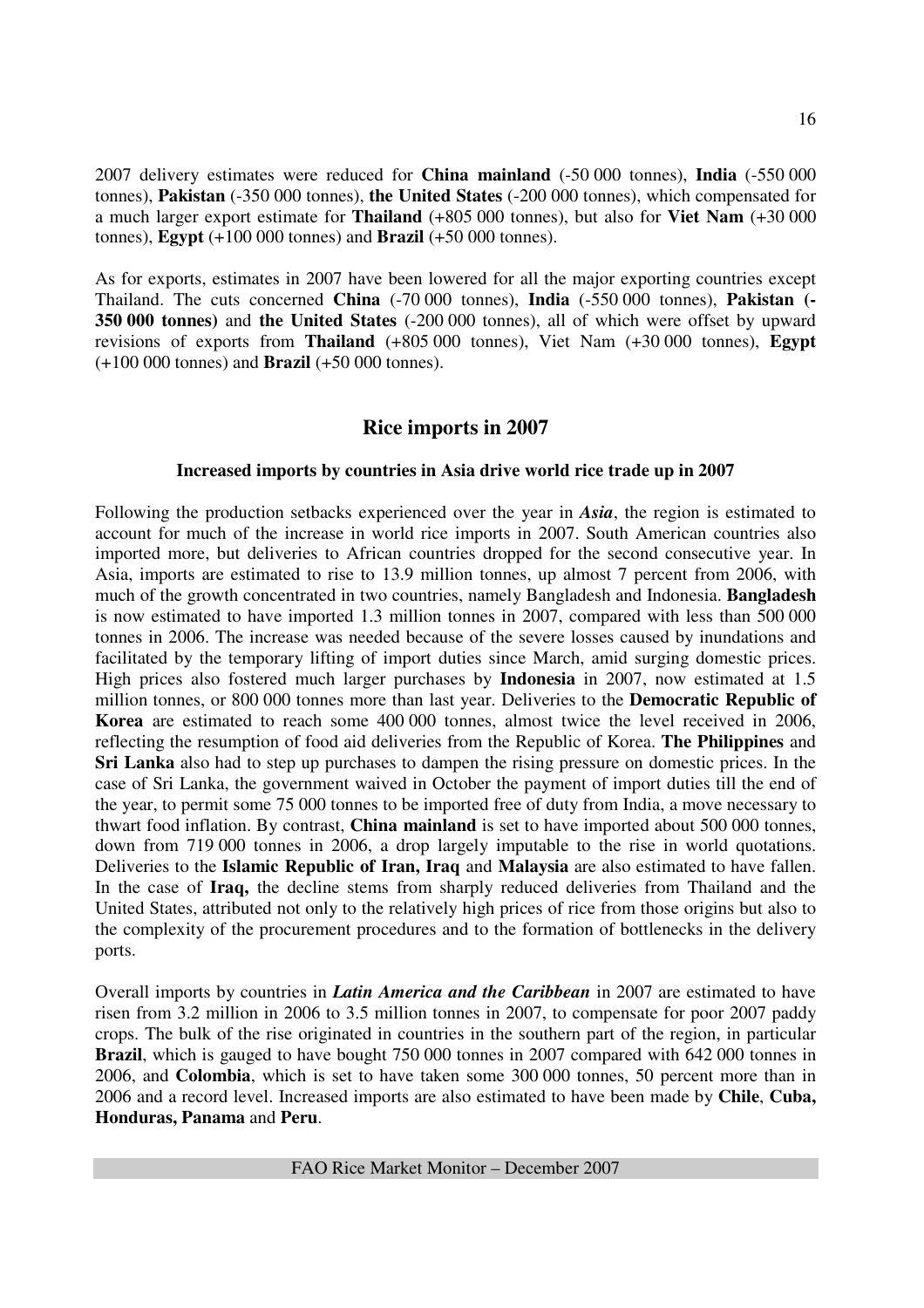In 2007, *African countries* are estimated to have cut rice purchases for the second consecutive year, partly in reaction to the surge in export quotations and freights. The cuts were widespread across countries, but affected in particular **Cameroon, Cote d'Ivoire, Ghana, Guinea, Kenya, Mali, Nigeria, Somalia** and **Tanzania. Despite the decline, Nigeria** remains one of the largest world notwithstanding the high tariff protection of over 100 percent. Indeed, part of rice shipments enter the country illegally through Benin, where rice imports only attract an overall 35 percent duty. Standing among the few exceptions**, Senegal** is estimated to have stepped up imports from 797 000 tonnes in 2006 to 940 000 tonnes in 2007, partly reflecting the elimination of duty on rice imports over the second part of the year, a move intended to limit the impact of higher international rice prices and freights on consumers. **Egypt** also resorted to imports to dampen the domestic tendency for prices to rise domestically.

In *Europe*, strong domestic demand and stagnant production in the **EU** prompted a 12 percent increase of imports to 1.12 million tonnes, one quarter of which concerned the more expensive basmati rice, which enters member states free of duty, in husked form.

| European Union: Basmati Rice Imports by State (tonnes)                                   |             |                   |              |         |                      |         |         |              |         |  |
|------------------------------------------------------------------------------------------|-------------|-------------------|--------------|---------|----------------------|---------|---------|--------------|---------|--|
| From 1                                                                                   |             | <b>From India</b> |              |         | <b>From Pakistan</b> |         |         | <b>Total</b> |         |  |
| September<br>to 31 August                                                                | 2004/0<br>5 | 2005/06           | 2006/07      | 2004/05 | 2005/06              | 2006/07 | 2004/05 | 2005/06      | 2006/07 |  |
| <b>Total EU</b>                                                                          | 203,89<br>6 | 217,630           | 284,930      | 66,933  | 53,100               | 38,567  | 270,829 | 270,730      | 323,496 |  |
| <b>Belgium</b>                                                                           | 20,326      | 18,597            | 19,338       | 2,306   | $\Omega$             | 0       | 22,632  | 18,597       | 19,338  |  |
| Germany                                                                                  | 16,589      | 18,104            | 23,253       | 3,028   | 843                  | 1,249   | 19,617  | 18,946       | 24,502  |  |
| Greece                                                                                   | 576         | 856               | 1,079        | 120     | 1,600                | 96      | 696     | 2,456        | 1,175   |  |
| Spain                                                                                    | 3,709       | 6,066             | 10,724       | 92      | 50                   | 3,611   | 3,801   | 6,116        | 14,335  |  |
| <b>France</b>                                                                            | 25,849      | 14,818            | 28,392       | 6,693   | 0                    | 2,411   | 32,542  | 14,818       | 30,803  |  |
| Italy                                                                                    | 19,789      | 27,167            | 26,326       | 10,840  | 5,884                | 5,987   | 30,628  | 33,051       | 32,313  |  |
| <b>Netherlands</b>                                                                       | 8,993       | 28,059            | 34,218       | 22,915  | 11,988               | 2,751   | 31,907  | 40,047       | 36,969  |  |
| Austria                                                                                  | 16          | 19                | 28           | O       | 0                    | 0       | 16      | 19           | 28      |  |
| Poland                                                                                   | 0           | $\Omega$          | <sup>0</sup> | 25      | 0                    | 0       | 25      | $\Omega$     | 0       |  |
| Portugal                                                                                 | 249         | 336               | 2,208        | 550     | 0                    | 0       | 799     | 336          | 2,208   |  |
| <b>Sweden</b>                                                                            | 3,657       | 1,155             | 1,365        | 2,174   | 2,603                | 2,298   | 5,830   | 3,757        | 3,663   |  |
| <b>United Kingdom</b>                                                                    | 104,145     | 102,454           | 137,998      | 18,190  | 30,134               | 20,117  | 122,335 | 132,587      | 158,116 |  |
| Source: EU Commission, based on issued import certificates communicated by member states |             |                   |              |         |                      |         |         |              |         |  |

By contrast, the application of higher seasonal import duties and the tightening of sanitary and phytosanitary controls on rice from all the major origins depressed deliveries to the **Russian Federation** from 343 000 tonnes in 2006 to an estimated 220 000 tonnes in 2007.

In the *other regions*, the **United States** reported to have purchased some 675 000 tonnes in 2007 6.6 percent more than 2007 and the largest level on record. By contrast, official figures from ABARE point to a surprising drop of imports by **Australia** to 97 000 tonnes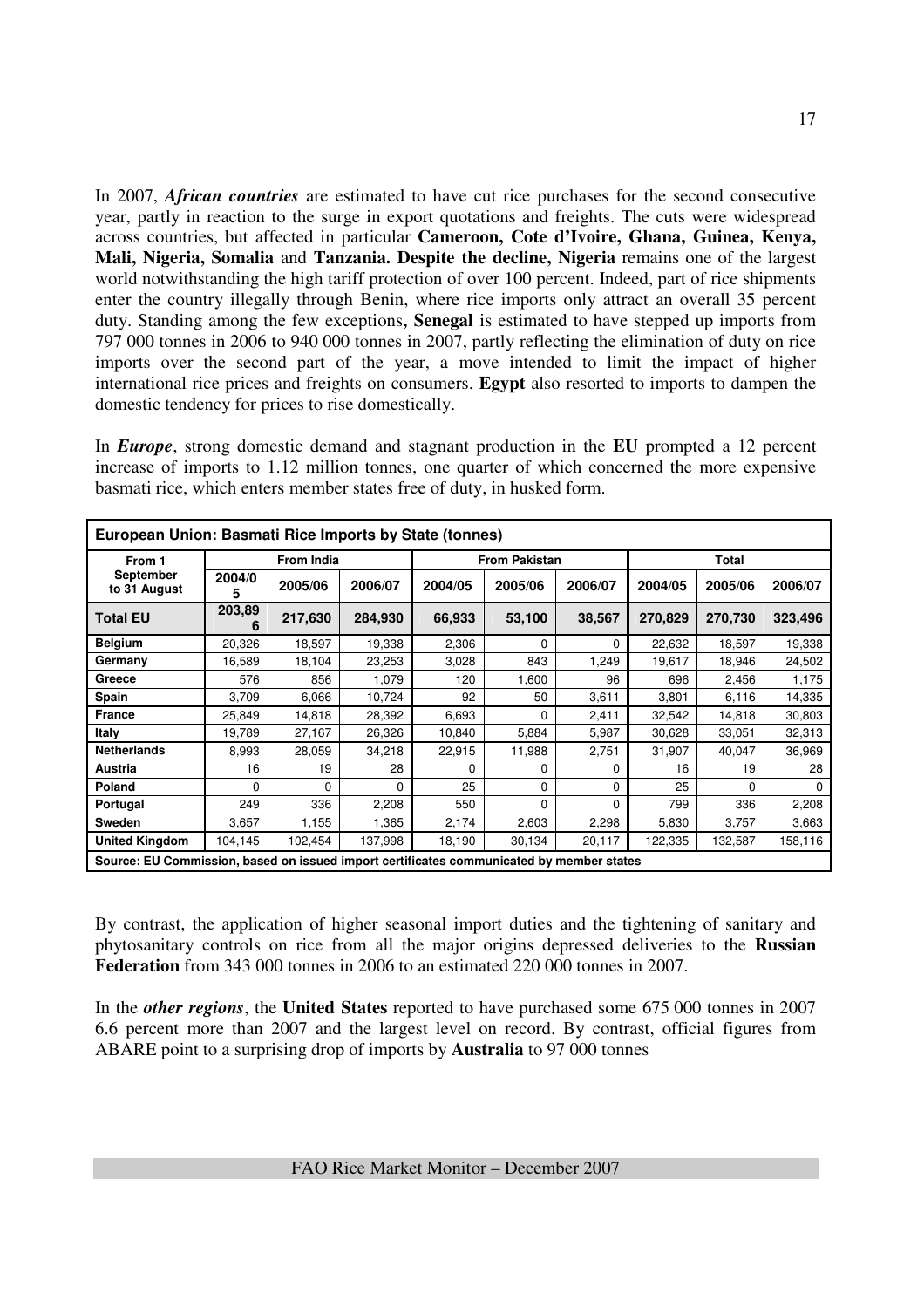## **Rice exports in 2007**





Among the major suppliers of rice to international markets, **Thailand** was the only one holding ample supplies, owing to running of the government pledging programme in recent years, which boosted the size of public rice inventories. The abundance of rice reserves allowed the country to step up sales to 9.5 million tonnes, a strong 23 percent increase from last year and the second largest performance on record, which helped fill the gap left by the other key exporting countries amid widespread supply scarcity. As a result, the country increased its share of the market from 26 percent in 2006 to 32

A few other countries were able to increase their rice shipments in 2007 and seize the opportunities offered by rising international prices, including Cambodia, China, the Republic of Korea and Egypt. More particularly, **Cambodia** is estimated to have shipped 1.1 million tonnes over the year, compared with 300 000 tonnes in 2006. **China**, which remains overall a net rice exporting country, is reckoned to have sold 1.3 million tonnes up 7.5 percent from 2006. Even **Egypt** is reported to have sold 1.3 million tonnes in 2007, 36 percent more than in 2006 and an all time record, notwithstanding the imposition of an export tax since September. The resumption of relations between the **Democratic Republic of Korea** and the Republic of Korea, also resulted in a recovery of shipments from the latter, to an estimated 150 000 tonnes, a jump of 66 percent from 2006. Exports of rice from **Guyana** rebounded by 4 percent to 213 000 tonnes in 2007. Guyana's rice exports are mostly destined to member countries of the Caricom and to the European Union. In order to ensure continued access to the EU at preferential access conditions, Guyana, together with the other members of the Cariforum regional grouping (i.e. Antigua and Barbuda, Bahamas, Barbados, Belize, Dominica, the Dominican Republic, Grenada, Guyana, Haiti, Jamaica, Saint Kitts and Nevis, Saint Lucia, Saint Vincent and the Grenadines, Suriname and Trinidad and Tobago) signed on 16 December a comprehensive Economic Partnership Agreement (EPA), which replaced the Cotonou Agreement due to expire by 31 December 2007. Under the EU-Cariforum EPA, Cariforum countries are to liberalize up to 85 percent of imports from the EU over 15 years. In exchange, Cariforum countries would gain immediately full free market access to the EU with transition periods for sugar and rice. According to the agreement, exports of milled rice from Cariforum, principally from Guyana and Suriname, will enter the European Union (EU) under a free-of-duty Cariforum-EU EPA quota of 187,000 tonnes in 2008 and 250,000 tonnes in 2009, before they become duty-free and quota-free in 2010. These replaced previous arrangements under which imports from ACP entered the EU under a 125 000 tonnes quota of husked rice and a 20 000 tonnes quota of broken rice. Imports under the two quotas were eligible to a 65 percent reduction

percent in 2007.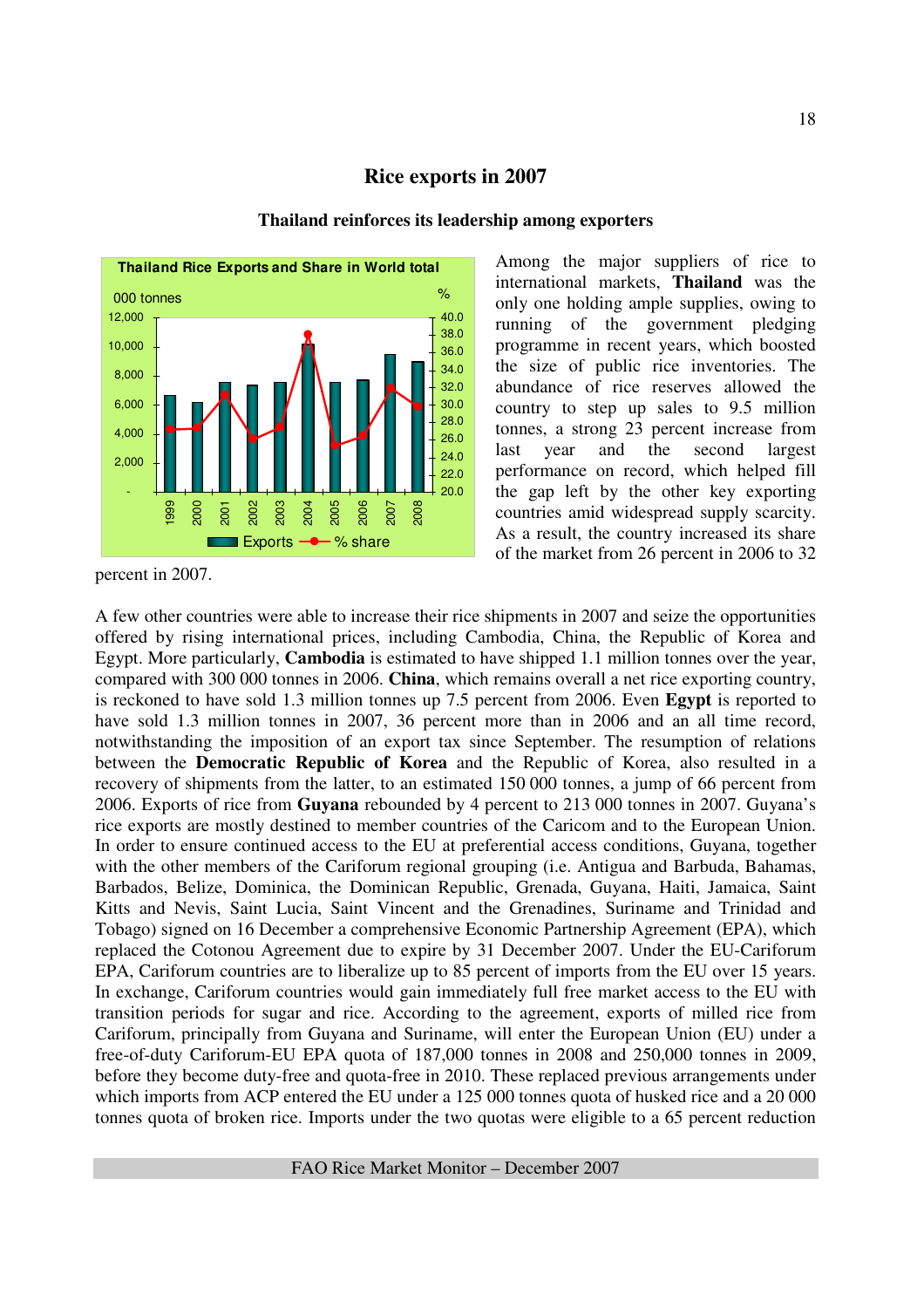in the applied tariff, further diminished by a  $\epsilon$ 4.35 per tonne in the case of husked rice and minus  $€3.62$  per tonne in the case of broken rice.

Rice exports from all the other major exporting countries contracted, often constrained by the imposition of restrictions from their governments, as these moved to avert domestic supply shortages and food inflation. As for **India**, concerns over the ability to procure rice at reasonable prices to rebuild public rice inventories led the country to introduce a US\$ 425 per tonne minimum export price in October, which was later raised in December to US\$ 500 per tonne. This means only basmati or very high quality, non-basmati, rice would be eligible for export. Overall, India's exports are estimated to have fallen by 11 percent to 3.95 million tonnes. An even strongest decline was witnessed in **Pakistan,** which is estimated to have shipped 2.65 million tonnes, 23 percent less than in 2006, reflecting the poor crop it harvested in 2006 and rising domestic prices. Consistent with the 4.4 million tonne export ceiling it had established, **Viet Nam** suspended the issuance of new private rice sale contracts in July, although shipments continued until early November, when the export ceiling was reached. As a result, exports from in 2007 are gauged at 4.5 million tonnes, down almost 5 percent from 2006. Following a recent downward revision, exports by the **United States**, the other major rice exporting country, are officially reported to have fallen by 6.3 percent to 3.1 million tonnes. In Latin America and the Caribbean, all the other major rice exporting countries are estimated to cut sales abroad, including **Argentina, Brazil** and **Uruguay,** a reflection of the poor 2007 crops.

#### **B. Trade in 2008**

#### **Outlook of trade in rice in 2008 deteriorates somewhat following the imposition of further restrictions on exports**

Since the release of the September issue of the Rice Market Monitor, FAO's forecast of rice trade in 2008 has been lowered by 300 000 tonnes to 30.3 million tonnes, which would be 1 percent larger volume than in 2007.

Much of the trade revision stemmed from the announcement, in the last quarter of 2007, of new restrictions on shipments by some major exporting countries, which are likely to be maintained for several months in 2008. More specifically, FAO lowered the 2008 export forecasts for China (- 100 000 tonnes), India (-1.0 million tonnes)



and Egypt (-150 000 tonnes). They were partly compensated by improved export prospects for Cambodia (+100 000 tonnes), Japan (+100 000 tonnes), Myanmar (+150 000 tonnes), Viet Nam (+200 000 tonnes), the United States (+400 000 tonnes) and Brazil (+50 tonnes).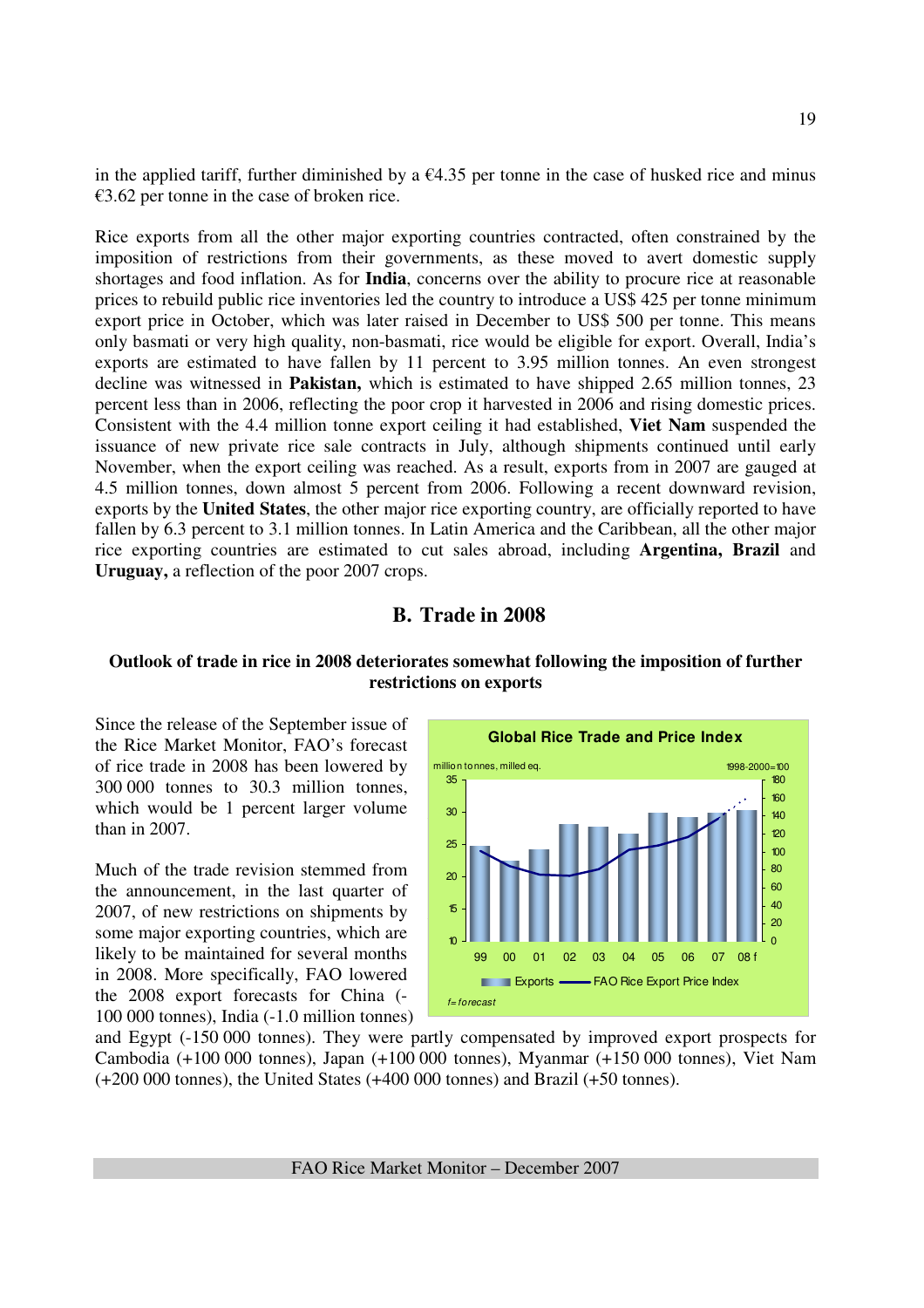A number of downward adjustments have been also effected on the September import forecasts, the most important of which corresponded to China (-200 000 tonnes), Indonesia (-100 000 tonnes), Iraq (-240 000 tonnes), the Philippines (-300 000 tonnes) and Brazil (-100 0000 tonnes). On the other hand, prospected imports were raised for Bangladesh (+600 000 tonnes), Sri Lanka (+30 000 tonnes), Nigeria (+260 000 tonnes), Senegal (+65 000 tonnes) and the EU (+50 000 tonnes).

#### **Imports in 2008**

#### **Following new prospects, imports by Asian countries set to change little in 2008, while they are expected to rebound in Africa**

Based on the latest forecasts, *Asian countries* as a group are expected to keep imports in the order

of 14 million tonnes, marginally higher than in 2007, but down from the earlier forecast of 14.5 million tonnes. Within the region, **Bangladesh** is anticipated this year to be a major rice destination, with imports forecast to rise to 1.5 million tonnes, up from 1.3 million tonnes in 2007 and 600 000 tonnes more than last anticipated. Because of the setbacks experienced over the 2007 paddy season, the government recognized in December it would have to rely heavily on external supplies in the next few months to compensate for the production shortfall and other flood-incurred losses. Several countries responded to Bangladesh's request for assistance by providing rice food aid. India reportedly



supplied 70 000 tonnes as emergency aid in 2007 and agreed to waive the minimum price requisite on 500 000 tonnes to be sold to its neighbour over the first few months in 2008. Other countries, such as China and Pakistan, responded to the call for aid by providing rice while other donors, including humanitarian organizations, provided some assistance in cash.

**China mainland** is expected to step up its rice purchases next year, especially if domestic prices keep on the rise. Imports are now forecast at 550 000 tonnes, up 10 percent from last year but substantially less than the previous forecast.

In **Indonesia**, imports are anticipated to fall from 1.5 million tonnes in 2007 to 1 million tonnes this year, a reflection of the improved supplies arising from the good 2007 rice season. Although the Government was reported to be considering revoking Bulog's monopoly on rice imports to allow other public enterprises to import rice under certain criteria, it also seems to have widen the agency's power of action over when and what type of rice to import and through which ports (except Sabang and Batam). To reinforce farmers protection against imported rice, the Government announced in September that rice import duties would be raised from Rupiah 450 per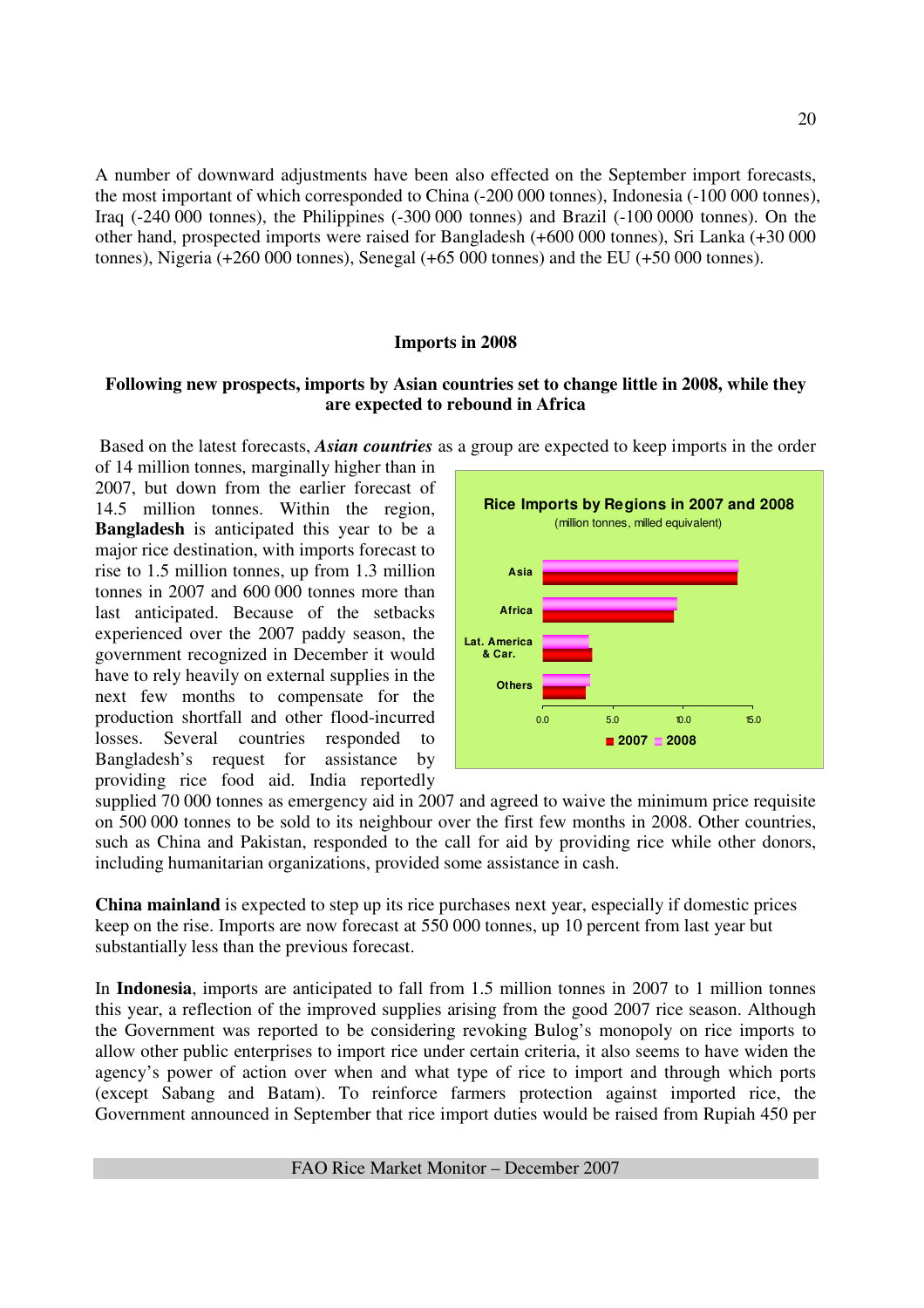kilo (US\$ 48 per tonne) to Rupiah 550 per kg (US\$ 59 per tonne) to be enforced once Bulog completes its import plan.

In the **Islamic Republic of Iran,** the gathering of a bumper paddy crop in 2007 is expected to foster a 5 percent drop in purchases to 900 000 tonnes in 2008. Import duties on rice are reported to be rather high at 90 percent and 150 percent for paddy and husked rice respectively, but much lower for milled/semi-milled rice and brokens, which attract only a 15 percent duty. However, imports of the commodity remain under the control of the Government Trading Corporation (GTC), which operates under the Ministry of Commerce. This situation may change in the near term following an agreement, announced in December 2007, between the Ministry of Commerce and the Chamber of Commerce, aimed at the large scale privatization of state-run enterprises, including GTC.

Following a substantial drop of rice purchases in 2007 and sharply depleted cereal stocks, imports by **Iraq** are forecast to rebound in 2008 to 1 million tonnes, up from 700 000 tonnes in 2007. Similarly, the resumption of food aid deliveries from the neighbouring Republic of Korea is expected to boost imports of rice by the **Democratic Republic of Korea** in 2008, which would badly needed to offset the 2007 production shortfall.

Rice imports by the **Republic of Korea** continue to be ruled by the WTO Minimum Market Access provisions. According to the special agreement negotiated by the government, the country ought to import 266 269 tonnes of rice (milled equivalent) under its 2007 minimum import quota, for delivery between January and June 2008, 8.3 percent more than in the previous year. On a calendar basis, the country is forecast to purchase 287 000 tonnes in 2008.

Despite a recovery, production growth in **Nepal** in 2007 has not kept pace with the increase in domestic consumption, so imports are forecast to rise again in 2008 to 200 000 tonnes, 50 000 tonnes less than previously expected. The revision reflects better than anticipated production but also difficulties in accessing supplies from India, the traditional source of supplies, following the imposition of a minimum export price in this country. Despite the revision, Nepal's import forecast in 2008 is larger than the 150 000 tonnes estimated to have been brought into the country in 2007 and one of the highest level on record.

Given the better than anticipated 2007 production outcome, the **Philippines** import forecast in 2008 has been lowered by 300 000 tonnes to 1.6 million tonnes. This would represent a 14.4 percent cut from the relatively high volume bought in 2007. Despite considerable progress in boosting production, imports of rice since 2005 have remained within a range of 1.7 million – 1.9 million tonnes, which keeps the country among the largest rice importers.

Within the region, poor performances of the sector in 2007 are expected to boost **Turkey's** rice imports in 2008 by more than a quarter to 270 000 tonnes and those by Uzbekistan by 17 percent. By contrast, deliveries to **Sri Lanka** are expected to fall back to 50 000 tonnes, from the 90 000 tonnes imported in 2007. Purchases last year had been facilitated by the suspension of import levies of Rupees 20 per kilo from 29 October 2007 to 31 December 2007, as the Government attempted to dampen upward pressure on domestic prices. The government is also reported to be trying to purchase rice from Pakistan under the free trade agreement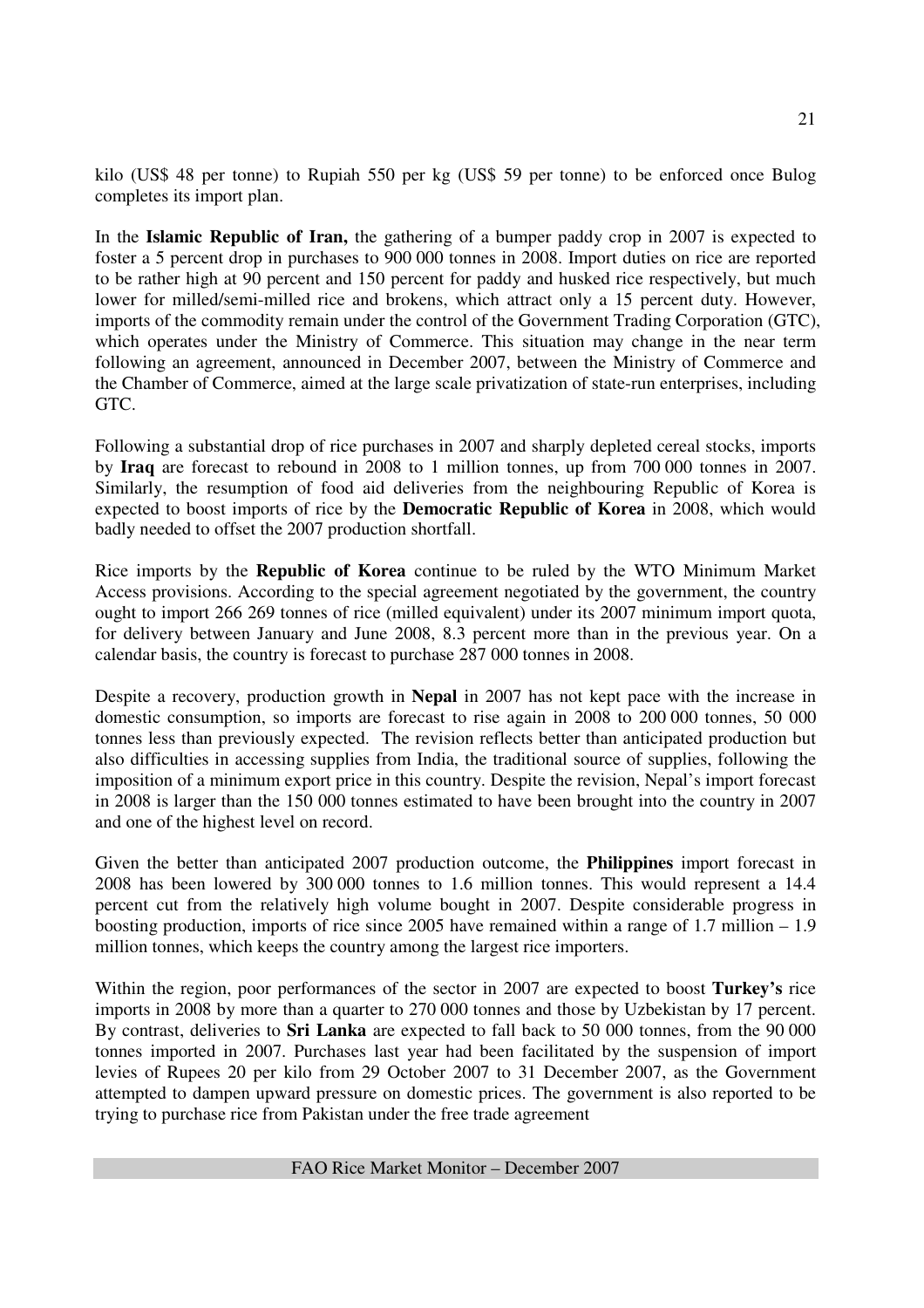The latest forecasts for *African countries* point, overall, to a rebounding of imports to the region after two years of declines, in 2006 and 2007. Aggregate imports to African States are now foreseen to reach 9.6 million tonnes in 2008, up 3 percent from last year. **Cote d'Ivoire** and **Nigeria** are expected to be responsible for much of the increase, with shipments forecast to recover from 800 000 tonnes in 2007 to 900 000 tonnes in 2008 in Cote d'Ivoire and from 1.6 million tonnes in 2007 to 1.8 million tonnes this year in Nigeria. However, albeit less important in absolute terms, many other countries in the region are expected to import more compared with 2007, in particular**, Burkina Faso** (+7.4 percent to 290 000 tonnes), **Gambia** (+3 percent to 157 000 tonnes), **Ghana** (+7 percent to 535 000 tonnes), **Guinea-Bissau** (+9 percent to 98 000 tonnes), **Kenya** (+8 percent to 270 000 tonnes), **Mali** (+63 percent to 130 000 tonnes), **Mauritania** (+10 percent to 115 000 tonnes), **Niger** (+7 percent to 320 000 tonnes), **Somalia** (+15 percent to 115 000 tonnes), **South Africa** (+2 percent to 750 000 tonnes) and **Togo** (+9 percent to 82 000 tonnes). On the other hand, **Egypt** is anticipated to abstain from importing rice over 2008, after buying 100 000 tonnes in 2007, following the government decision to restrict, instead, exports as a way of keeping domestic prices from surging. Similarly, imports are expected to be smaller in 2008 in **Guinea** (-13 percent to 200 000 tonnes) and **Senegal** (-8 percent to 865 000 tonnes), both of which harvested bumper rice crops in 2007.

The forecast of imports by countries situated in *Latin America and the Caribbean* has changed marginally since September 2007, remaining, as a whole, in the order of 3.3 million tonnes. This would represent a 4.4 percent contraction compared with the 2007 estimate. The drop would reflect smaller purchases by countries in South America, in particular, **Brazil, Colombia and Peru**, largely on expectations of larger 2008 paddy crops. In the case of **Colombia**, the decline could be fostered by an announced tightening of border controls to prevent rice from flowing from neighbouring countries. Imports of rice to the country are subject to an 80 percent ad-valorem duty, unless they fall within the 75 000 tonne quota, which are charged 70 percent. Imports of rice from Mercosur countries, however, attract a 74.6 percent tariff. By contrast, the removal of tariffs until the end of March 2008 in **Bolivia**, a relatively small rice importer/exporter, may boost shipments to the country this year.



As usual, countries in Central America and the Caribbean would account for about two thirds of the region total, or 2.3 million tonnes. Compared with last year, imports to **Cuba** are set to contract by 4.6 percent to 620 000 tonnes, but increased shipments are anticipated to **Costa Rica, the Dominican Republic, Haiti, Mexico** and **Panama**.

In *North America*, **Canada** is currently anticipated to import around 330 000 tonnes this year, about the same level as in previous years. As for the **United States**, the USDA forecasts a 3.7 percent

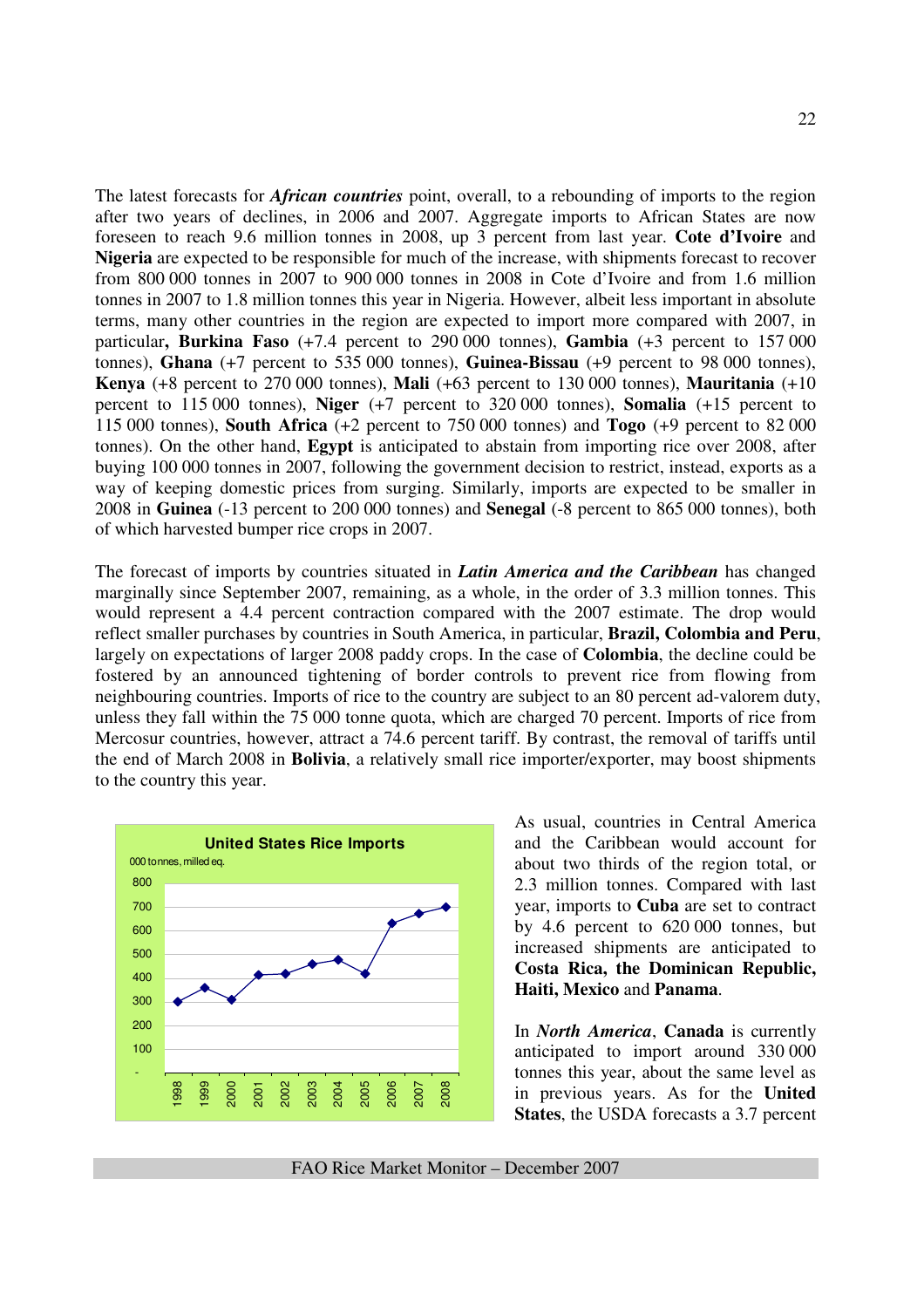increase of rice purchases to 700 000 tonnes, which would set an historical record. Since 1998, imports to the country have more than doubled.

In *Oceania*, FAO expects **Australia** to buy 200 000 tonnes in 2008, more than twice the official level in 2007, given the current prospect of a very poor 2008 paddy crop.

In *Europe*, the **EU** is forecast to purchase 1.3 million tonnes of rice in 2008, 16 percent more than in 2007, reflecting strong demand and high domestic prices. Based on the EU agreed procedures to establish the level of import duties, non-basmati husked rice would attract  $\epsilon$  65 per tonne from 1 September 2007 to 28 February 2008, as imports import certificates issued over 2006/2007 amounted to 524 367 tonnes, surpassing the trigger level of 517 130 tonnes. As for milled and semi-milled rice, imports until end February will be subject to a duty of  $\epsilon$  145 per tonne, as the volume imported in 2006/07, at 283 381 tonnes, did not exceed the trigger of 387 743 tonnes.

| EU Rice Imports in 2006/07 and 2005/06 (1 September - 31 August) |                                                                                                      |                     |                  |                        |                     |                  |  |  |  |  |
|------------------------------------------------------------------|------------------------------------------------------------------------------------------------------|---------------------|------------------|------------------------|---------------------|------------------|--|--|--|--|
|                                                                  | 1 Sep 06-<br>28 Feb 07                                                                               | Mar 07-31<br>Aug 07 | Total<br>2006/07 | 1 Sep 05-<br>28 Feb 06 | Mar 06-31<br>Aug 06 | Total<br>2005/06 |  |  |  |  |
| <b>Total husked rice</b>                                         | 508,101                                                                                              | 339,765             | 847,866          | 428,853                | 274,853             | 703,706          |  |  |  |  |
| - husked non-Basmati                                             | 352,785                                                                                              | 171,582             | 524,367          | 288,199                | 141,876             | 430,075          |  |  |  |  |
| - husked Basmati                                                 | 155,316                                                                                              | 168,183             | 323,499          | 140,654                | 132,977             | 273,631          |  |  |  |  |
| Milled/semi milled rice                                          | 140,520                                                                                              | 142,861             | 283,381          | 123,929                | 122,040             | 245,969          |  |  |  |  |
|                                                                  | Source: EC DG-AGRI; based on information on delivered import certificates submitted by member States |                     |                  |                        |                     |                  |  |  |  |  |

However, a large share of EU overall imports enters at preferential conditions, including husked basmati rice from India and Pakistan and husked rice from other origins. In this connection, the EU recently approved new preferential quotas for rice from Egypt. The new quotas include (i) 57 600 tonnes of husked rice, subject to an import duty of  $\epsilon$  11 per tonne; (ii) 19 600 tonnes of milled or semi-milled rice subject to a duty of  $\epsilon$  33 per tonne; (iii) 5000 tonnes of brokens subject to a duty of  $E13$  per tonne. These come on top of the two Egyptian rice quotas already existing, of 32 000 tonnes subject to a 25 percent duty reduction, and of 5 605 tonnes free of duty.

Because the preferential access granted by the EU under the Cotonou Agreement to "Africa, Caribbean, and Pacific" (ACP) States was deemed to be incompatible with WTO rules, it could not be extended beyond 31 December 2007. As a result, imports to the EU from those ACP members not classified as "Least Developed countries"<sup>3</sup> would have lost their eligibility to export to the EU at a preferential rates of duty. As a result, the EU launched negotiations with the different ACP country groupings Economic Partnership Agreements (EPAs), with the view to establishing reciprocal relations of free trade in goods and services. According to those agreements, ACP countries would gain immediate free access to the EU for all products, with some restriction for rice and sugar that would only be lifted by 2010, while EU states would gain free access to ACP markets after 10 to 25 year transition periods. The most important countries delivering rice to the EU under the ACP quotas are Guyana and Suriname, both of which belong to the Cariforum

<sup>&</sup>lt;sup>3</sup> All least developed countries (LDCs) are already eligible to unlimited and free access to the EU under the Everything-but-Arms programme. Rice and sugar, however, were set as exceptions and only in 2010 will all restrictions on their imports from LDCs be removed.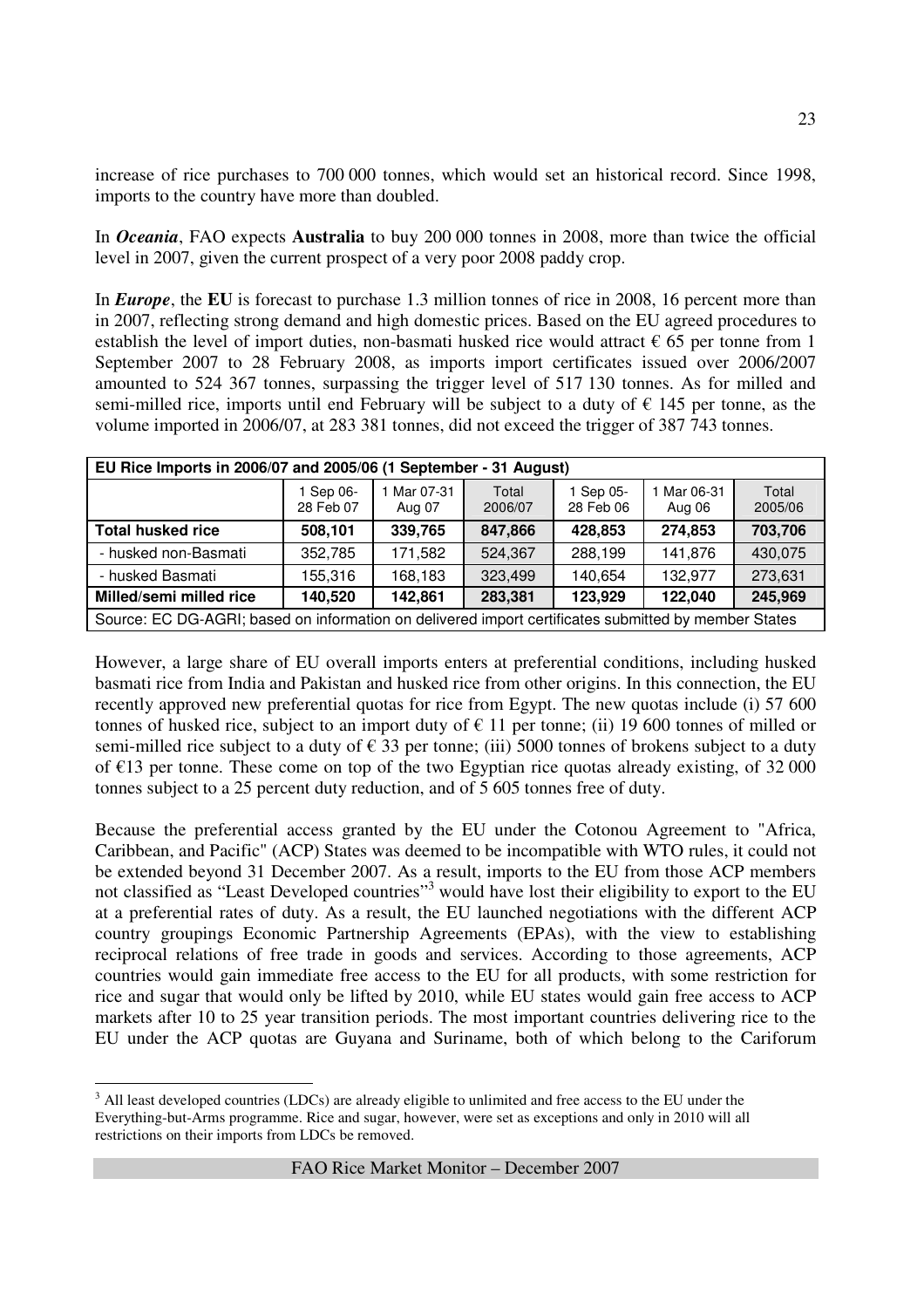regional grouping, one of the few having already signed a full EPA with the EU (see in 2007 trade section).

Shipments to the **Russian Federation** are expected to drop by 9 percent to 200 000 tonnes in 2008. The decline would reflect, to some extent, the imposition of higher tariffs over the most sensitive period, between 1 March and 31 May and between 1 October and 31 December, which was raised from  $\epsilon$  70 to  $\epsilon$ 120 per tonne late last year.

## **Exports in 2008**

#### **More restrictions on rice exports**

Following the latest revisions, FAO expects world rice exports to rise by only 1 percent in 2008, to 30.3 million tonnes, some 300 000 tonnes less than forecast in the September 2007 issue of the RMM. The revision reflects a shortage of supplies internationally as 2008 begins, that is likely to slow trade movements at least in the first quarter of the year. Indeed, despite the arrival of the new crops, several of the traditional rice exporting countries are experiencing difficulty in meeting export demand while ensuring domestic prices do not rise excessively. As a result, new restrictions on trade have been announced, some of which are likely to slow the pace of rice deliveries over part of the 2008 calendar year.

 Although production in **Cambodia** is estimated to have fallen somewhat in 2007, a government official government announced the country has the capacity to sell up to 2 million tonnes of rice over the year. The country's export forecast in 2008, at 1.1 million tonnes, would be about the same as the revised estimate for 2007. Strong sales by farmers to neighbouring Thailand and Viet Nam are reported to have created scarcity on the market, pushing prices up by some 40 percent and inciting the government to spend US\$ 10 million to subsidize consumer retail prices. So far, however, no official measure has been taken to forestall sales abroad. Trade from the country would continue to benefit from preferential access to Viet Nam, which recently extended the tax exemption on rice imports from Cambodia.

Domestic rice prices have also been on the rise in **China,** raising concerns over inflation and social unrest, prompting the authorities to implement a 5 percent tax on exports as of January 2008. As the result, the original 2008 export forecast of 1.5 million tonnes has been lowered to 1.4 million tonnes, which would still represent a 5.3 percent increase from the 2007 export estimate, largely on account of the increase in production foreseen in 2007.

Amidst difficulty to meet its rice procurement target to replenish its public stocks, the Government of **India** raised in December 2007 the minimum export price to US\$ 500 per tonnes. Although the country announced it would waive the price restriction on emergency sales to Bangladesh and Sri Lanka, the measure is likely to hinder Indian's ordinary rice competitiveness. As there is still no sign that the restriction be lifted soon, FAO has lowered the country's export forecast in 2008 by 1.0 million tonnes to 3.6 million tonnes. At this level, exports would be 9 percent below the revised export estimate in 2007.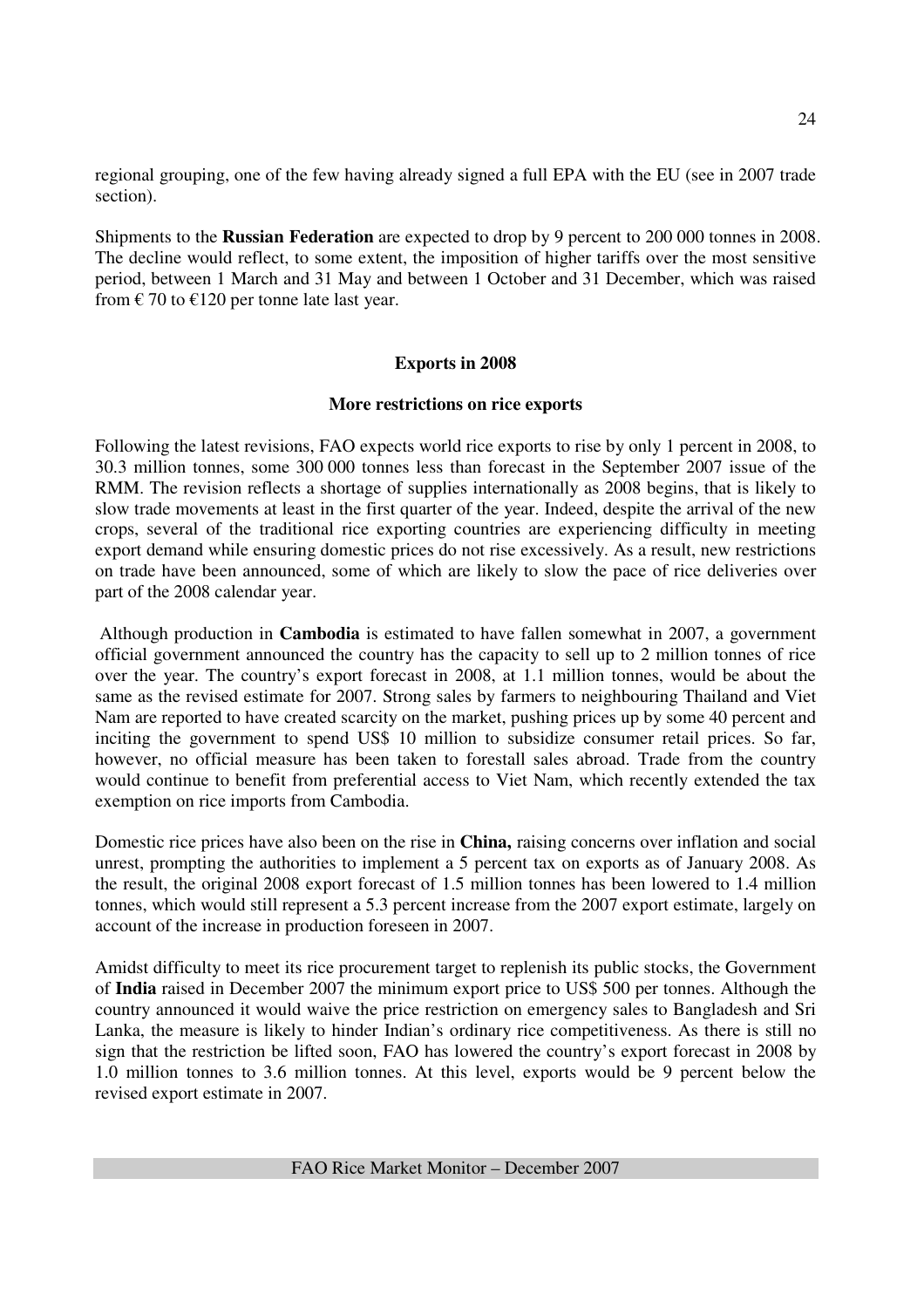In an attempt to reverse a slump in exports experienced in the past four years, the Government of **Myanmar** announced in December 2007 that it would relax the requirement it had imposed over the past few years, which constrained traders to export only the rice they had produced themselves. The lifting of the condition is expected to boost sales from the country to 500 000 tonnes in 2008. If confirmed, this would be the largest level of exports from the country since 2002, when 920 000 tonnes were shipped.

Following the favourable 2007 crop prospect in **Pakistan**, deliveries from the country are expected to rebound to 2.9 million tonnes in 2008, up 9 percent from 2007. This would represent a small recovery from the poor export result of 2007 but would still fall short of the excellent performance of 2004 and 2005, when more than 3.4 million tonnes were sold abroad.

In 2008 **Thailand** is expected to ship 9.0 million tonnes, or 505 000 tonnes less than in 2007. Despite the likely contraction, Thailand would remain the main source of rice trade in 2008. The expected year-onyear decline reflects sharply reduced public stocks, the supply of which has been critical to enable the country respond to strong import demand over the past four years. FAO's 9 million tonne export forecast in 2008 surpasses the government target of 8.7 million tonnes.

Given the persistence of market tightness, exports from **Viet Nam** have not resumed



their normal pace and are unlikely to do so until March 2008, when new supplies from the Spring/Winter crop will become available. Given improved supply prospects, the Ministry of Agriculture has set an export target of 4.8 million tonnes in 2008, 200 000 tonnes above the previous forecast and 6 percent more than in 2007.

**The United States** has revised upwards its official rice export forecast in 2008 by 400 000 tonnes to 3.5 million tonnes., which would represent a 13 percent increase from 2007. The more buoyant outlook reflects in part EU's relaxation, in December 2007, of the mandatory destination testing requirements imposed on US long grain rice shipments.

By contrast, tight market conditions in **Egypt** prompted the government first to impose taxes on exports and, later to threaten the imposition of a ban. Although the measure did not materialize, exports from the country are foreseen to decline from an estimated 1.3 million tonnes in 2007 to 850 000 tonnes this year.

Reflecting the gloomy crop prospects in 2008, sales from **Australia** are unlikely to exceed 20 000 tonnes this year, compared with 35 000 tonnes in 2007.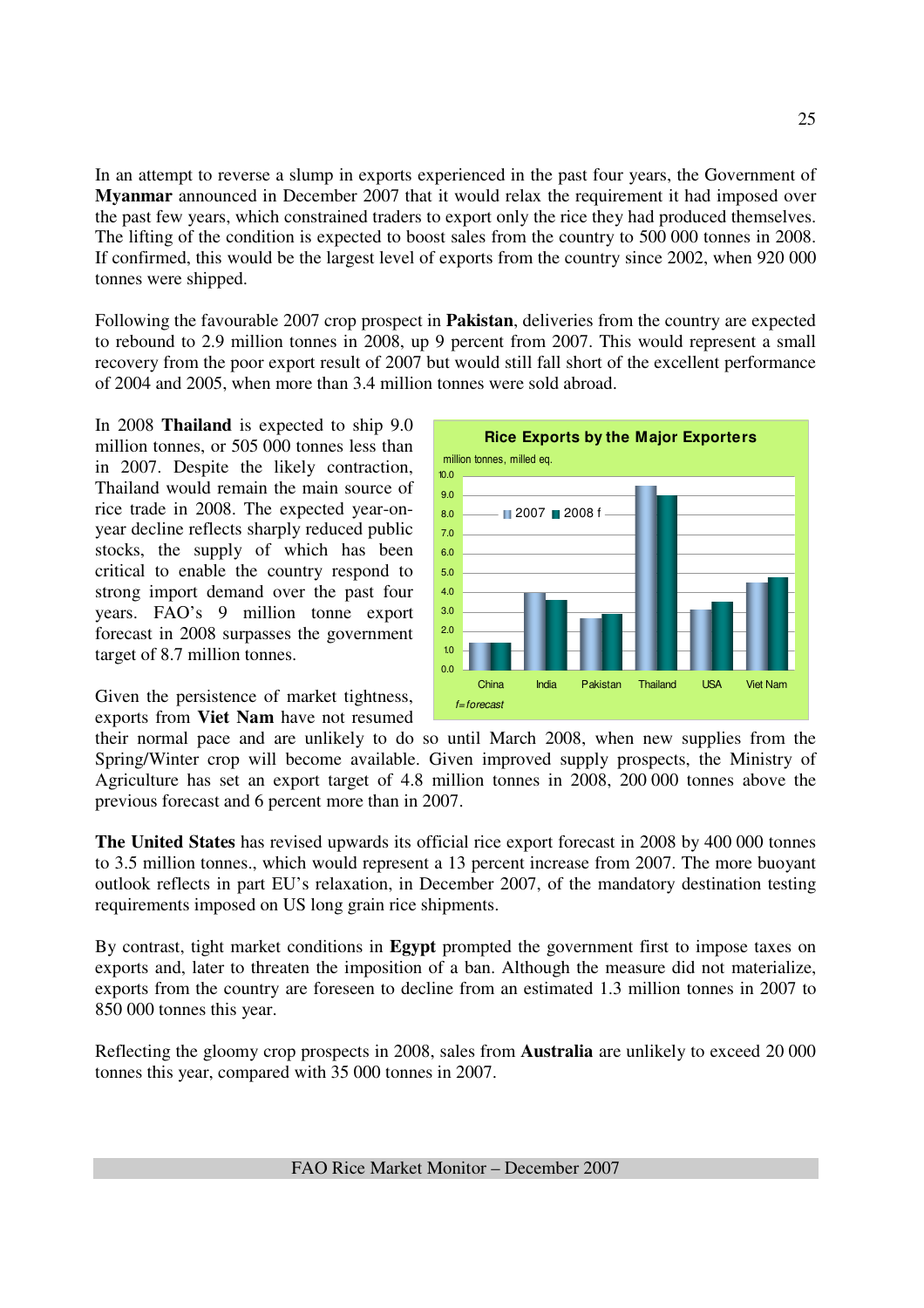In South America, **Argentina, Brazil, Guyana** and **Uruguay** are expected to ship more rice this year, given the current positive production outlook. Exports from Argentina are now expected to reach 450 000 tonnes, 50 000 tonnes more than in 2007, while shipments from Uruguay may increase by 7 percent to 750 000 tonnes. The extension of preferential access to the EU market, together with a good crop prospects, could also enable Guyana to record a 15 percent increase in exports to 245 000 tonnes.

# **III. STOCKS**

#### **Following a number of revisions, 2007 global rice carryover stocks are anticipated to contract by about 1 million tonnes to 102 million tonnes**

Since the September issue, the estimates of rice inventories have been subject to a number of revisions, which have lowered the 2007 forecast of global carryover stocks by 5 million tonnes to 102.4 million tonnes. The change reflects lower estimates of carryovers in **Bangladesh** (-500 000 tonnes), **Cambodia** (-500 000 tonnes), **China** (-2.6 million tonnes), **Iraq** (-200 000 tonnes), **the Republic of Korea** (-150 000 tonnes), **Myanmar** (-200 000 tonnes), **Pakistan** (-100 000 tonnes), **Thailand** (-1.6 million tonnes), **Nigeria** (-90 000 tonnes), **the United States** (-76 000 tonnes) and **Brazil** (-60 000 tonnes), which more than compensated for higher estimates in **India** (+500 000 tonnes), **Indonesia** (+100 000 tonnes), **Japan** (+250 000 tonnes), **Viet Nam** (+100 000 tonnes) and **Senegal** (+100 000 tonnes).

At 102.4 million tonnes, global rice stocks carried over at the close of the 2007 season would be 1.2 million tonnes smaller than their opening level, which has been also subject to important revisions. The expected decline suggests that production in 2007 is likely to fall short of utilization, which would require a drawdown of world reserves to bridge the gap.

The expected year-to-year contraction in world reserves is anticipated to affect mostly the major i mporting countries, which, as group, are foreseen to hold 14.9 million tonnes in reserves at the end the 2007 seasons, down from 17.3 million tonnes in 2006. The contraction would in particular affect **Bangladesh, the Republic of Korea, Malaysia, Saudi Arabia, the Philippines, Sri Lanka, the United Arab Emirates, Nigeria, Senegal, Cuba, Haiti, Brazil, Colombia** and **Peru.**  Apart from the need to feed growing populations, the decline in reserves often stemmed from production shortfalls, as was the case of **Bangladesh, the Republic** 

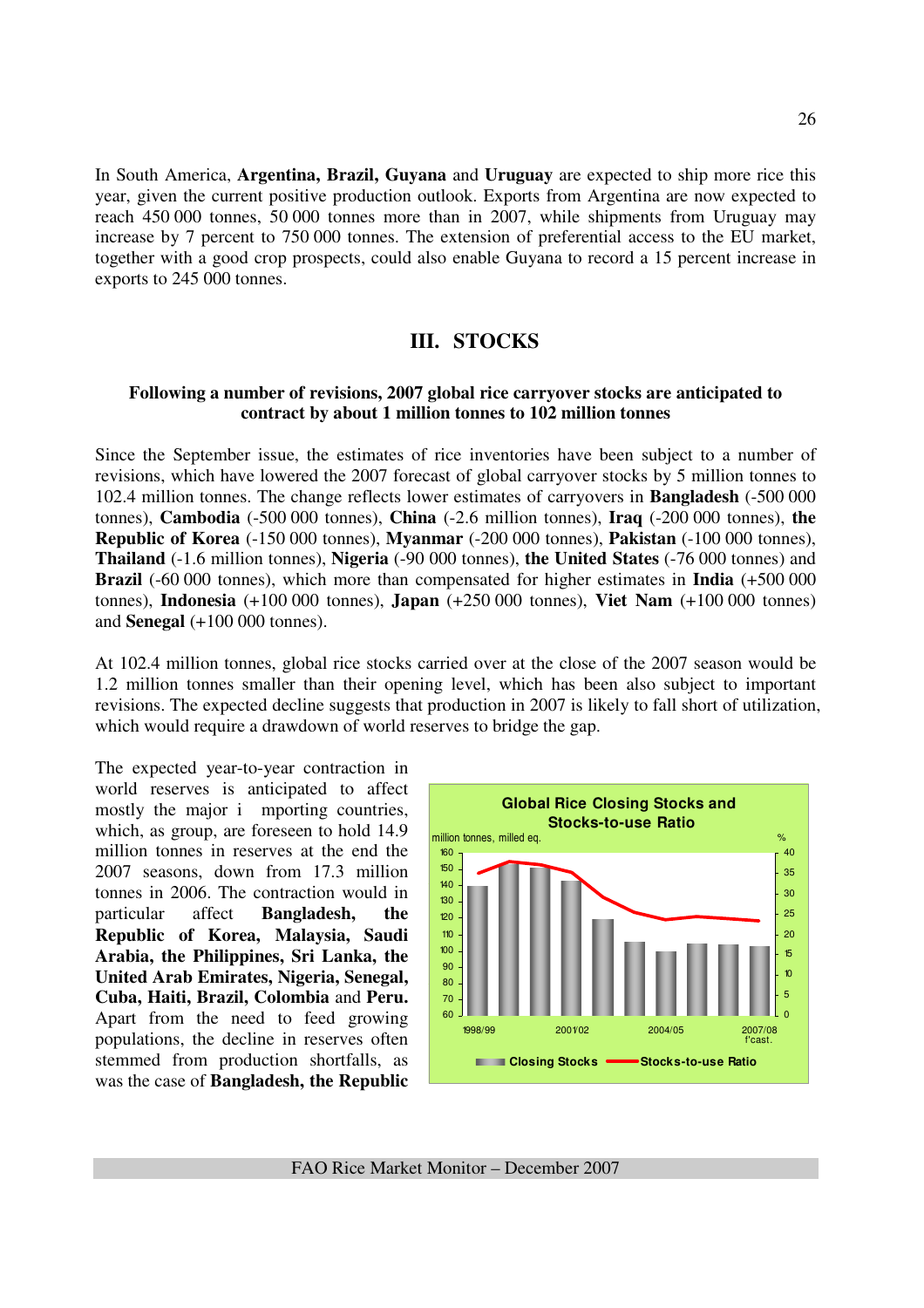**of Korea** or **Malaysia**, but in others, i.e. **the United Arab Emirates** or **Nigeria**, it was caused by a drop in imports. On the other hand, large purchases in 2007 are expected to enable **Indonesia** to close the 2007 season with a 2.5 million tonnes reserve, up from 2 million tonnes in 2006.

As a group, the traditional exporting countries are foreseen to rebuild their inventories from 86.3 million tonnes in 2006 to 87.5 million tonnes in 2007. However, much of the increase is likely to concentrated in **China**, where reserves are seen to end at 58 million tonnes, 1.4 million tonnes larger than in 2006. The situation in the other traditional exporting countries is less buoyant, since **Australia, Cambodia, Thailand, the United States** and **Viet Nam** are all anticipated to end the season with lower inventories. In the case of **Thailand**, the country which, with its large public stocks, has made a major contribution to world market stability in recent years, inventories are forecast to fall by 400 000 tonnes, to 3.8 million tonnes.

Following the revision in the 2006 and 2007 carry-over estimates, the rice stock-to-use ratio is now set to fall from 24.0 percent in 2006 to 23.4 percent in 2007. At this level, global stocks by the close of 2007 rice season would suffice to cover 2.8 months of projected rice consumption in 2008, estimated at 437 million tonnes.

In 2007, total rice utilization (including food, seed, feed, industrial use and waste) is estimated in the order of 432 million tonnes, of which 378 million tonnes consumed as food, giving rise to an average per caput level of 57.1 kg per year, virtually unchanged compared with 2006.

# **IV. INTERNATIONAL PRICES**

#### **International rice prices continue to strengthen despite the arrival of new supplies on the market**

Despite the arrival, over the last quarter of the year, of newly harvested crops in several major exporting countries, world rice prices have continued to strengthen since September. This was reflected in the FAO All Rice Price Index (ARPI), (1998- 2000=100), which passed from 138 in September, to 142 in October, 149 in November and 157 in December. The strength, which dominated for the whole 2007 period, resulted in an a 17 percent increase in the 2007 annual average of the index, from 117 in 2006 to 137 in 2007. With the advent of the new year, prices have continued to move upwards, lifting the ARPI from 157 in December 2007 to 160 in January 2008.



FAO Rice Market Monitor – December 2007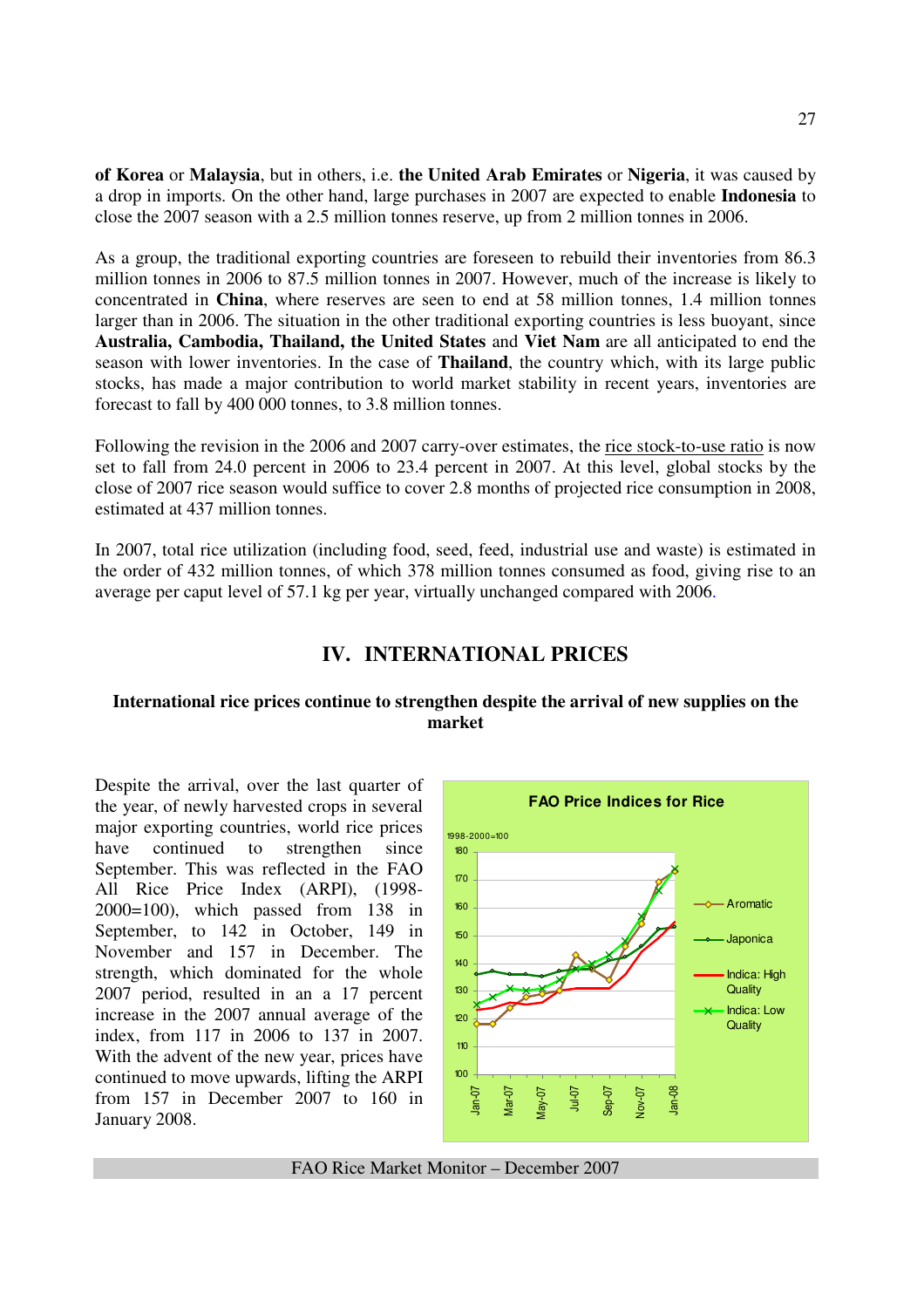The tight market conditions which dominated in the past quarter were accentuated by the imposition of more restrictions on exports, especially in India and Egypt, and affected all major rice types and qualities. Basmati rice prices, especially, have surged since September, which pushed the aromatic rice price index from 134 to 169 between September and December 2007 and to 172 in January 2008. The rise in prices was less marked for the other rice categories, although they also experienced sizeable increases, with the index for Japonica rice gaining 7.8 percent, the higher quality Indica rice 14 percent and the lower quality Indica rice 16 percent between September and December. All the price indices moved further up in January 2008.

Looking at prices from the different origins, Thailand's rice recorded strong rises in the 2007 last quarter. This happened despite the continued retrieval of rice from public stocks that was released through government tenders. The gains were particularly marked in the case of brokens and fragrant rice, with the A1 Super price increasing by 23 percent between September and December 2007. However, all types of rice were affected, including the leading Thai 100% B, the quotation of which increased by close to 13 percent to US\$ 376 per tonne. One year ago, in December 2006, it was quoted US \$ 311 per tonne.

Strong increases were also witnessed in the United States, which particularly affected, long grain rice varieties following the announcement of a 3 percent drop in long grain rice production in 2007. The price of the US N.2 4% long grain, for instance, rose by 18 percent, from 430 in September 2007 to US\$ 506 per tonne in December 2008, much more than prices of the US N.1/4 medium grain rice, which rose by 7 percent to US\$ 600 per tonne.

 Rice from India, Pakistan and Viet Nam have also followed an upward trend since September, reflecting the imposition of new restrictions on exports along with limited supplies, as much of the newly harvested 2007 crops reaching the market in the last quarter had already been committed for sale. For instance, the widely traded Indica rice, 25 % broken, in Thailand, Viet Nam and Pakistan were all priced around US\$ 342 per tonne in December, 14 to 15 percent above their September level. Although this same rice was valued somewhat less in India, the quote had little market influence, since the Government only authorized to waive the US\$ 425 per tonne minimum export price on limited sales to Bangladesh and Sri Lanka.

Prospects of prices in the next few months



point to further gains at least until March 2008, when new supplies will become available from the 2007 secondary crops in northern hemisphere countries and from the first 2008 paddy crops in southern hemisphere countries. Till then, world rice prices are expected to make further inroads,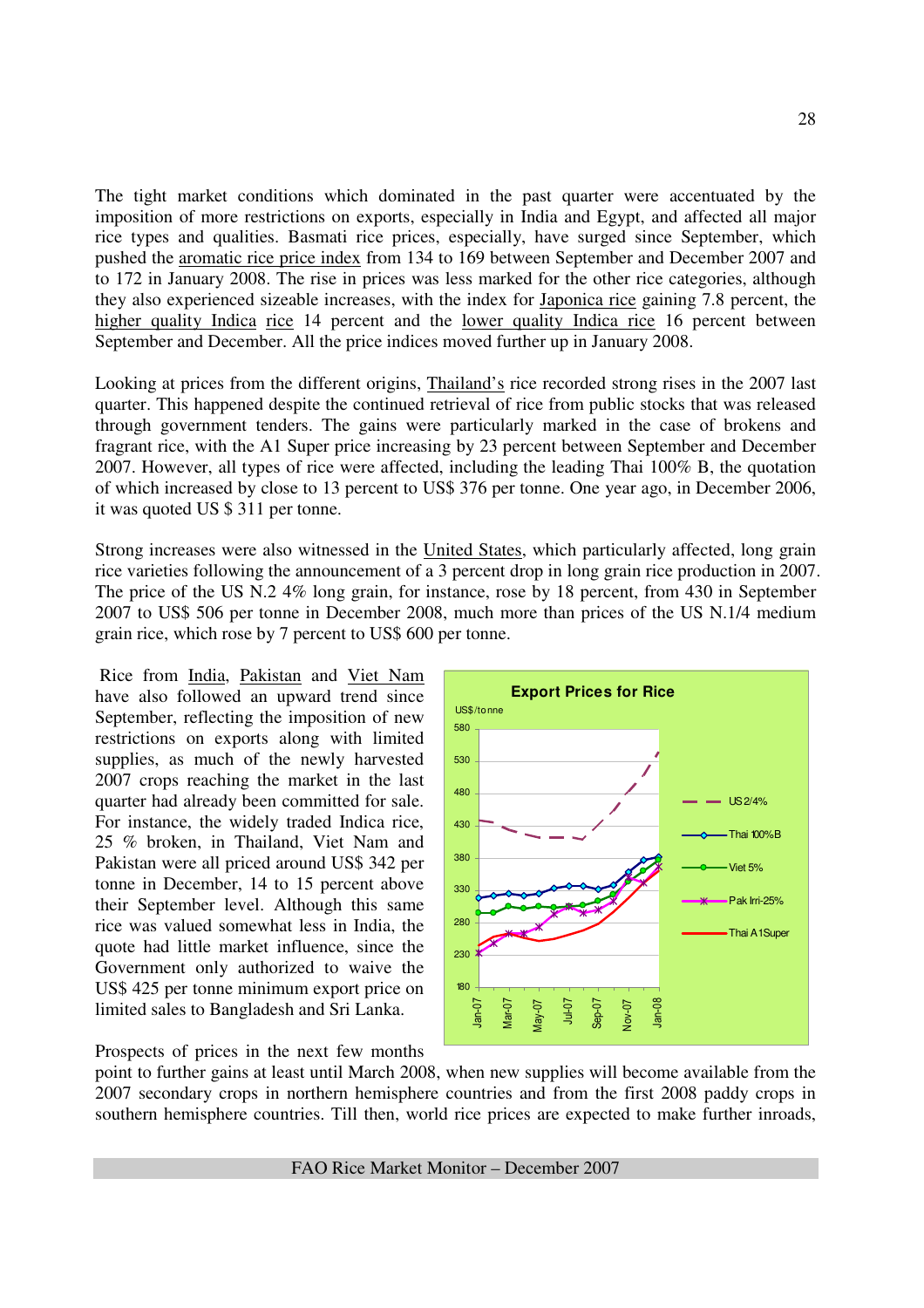especially after several countries took action either to restrict exports or to facilitate imports, both of which will exert upward pressure on prices. Moreover, reduced stocks in Thailand and in other major rice trade players could render international rice quotations more volatile in 2008, while the price strength exhibited by other major agricultural products could lend further steam to international rice prices in the course of 2008.

| <b>FAO Rice Price Indices</b> |           |     |        |                     |                 |          |  |  |  |  |
|-------------------------------|-----------|-----|--------|---------------------|-----------------|----------|--|--|--|--|
|                               |           | All | Indica |                     | <b>Japonica</b> | Aromatic |  |  |  |  |
|                               |           |     | High   | Low                 |                 |          |  |  |  |  |
|                               |           |     |        | $1998 - 2000 = 100$ |                 |          |  |  |  |  |
| 2003                          |           | 81  | 79     | 81                  | 81              | 91       |  |  |  |  |
| 2004                          |           | 102 | 101    | 110                 | 96              | 96       |  |  |  |  |
| 2005                          |           | 107 | 104    | 115                 | 107             | 94       |  |  |  |  |
| 2006                          |           | 117 | 114    | 114                 | 127             | 102      |  |  |  |  |
| 2007                          |           | 137 | 131    | 139                 | 140             | 136      |  |  |  |  |
| 2007                          | January   | 127 | 123    | 125                 | 136             | 118      |  |  |  |  |
|                               | February  | 129 | 124    | 128                 | 137             | 118      |  |  |  |  |
|                               | March     | 130 | 126    | 131                 | 136             | 124      |  |  |  |  |
|                               | April     | 130 | 125    | 130                 | 136             | 128      |  |  |  |  |
|                               | May       | 131 | 126    | 131                 | 135             | 129      |  |  |  |  |
|                               | June      | 133 | 130    | 134                 | 137             | 130      |  |  |  |  |
|                               | July      | 136 | 131    | 138                 | 138             | 143      |  |  |  |  |
|                               | August    | 136 | 131    | 140                 | 138             | 138      |  |  |  |  |
|                               | September | 138 | 131    | 143                 | 141             | 134      |  |  |  |  |
|                               | October   | 142 | 136    | 148                 | 142             | 146      |  |  |  |  |
|                               | November  | 149 | 144    | 157                 | 146             | 154      |  |  |  |  |
|                               | December  | 157 | 149    | 166                 | 152             | 169      |  |  |  |  |
| 2008                          | January * | 162 | 155    | 174                 | 153             | 173      |  |  |  |  |
| 2007                          | Jan.      | 127 | 123    | 125                 | 136             | 118      |  |  |  |  |
| 2008                          | Jan. *    | 162 | 155    | 174                 | 153             | 173      |  |  |  |  |

*N.B. - The FAO Rice Price Index is based on 16 rice export quotations. "Quality" is defined by the percentage of broken kernels, with high (low) quality referring to rice with less (equal to or more) than 20 percent brokens. The Sub-Index for Aromatic Rice follows movements in prices of Basmati and Fragrant rice.*

\* Three weeks only.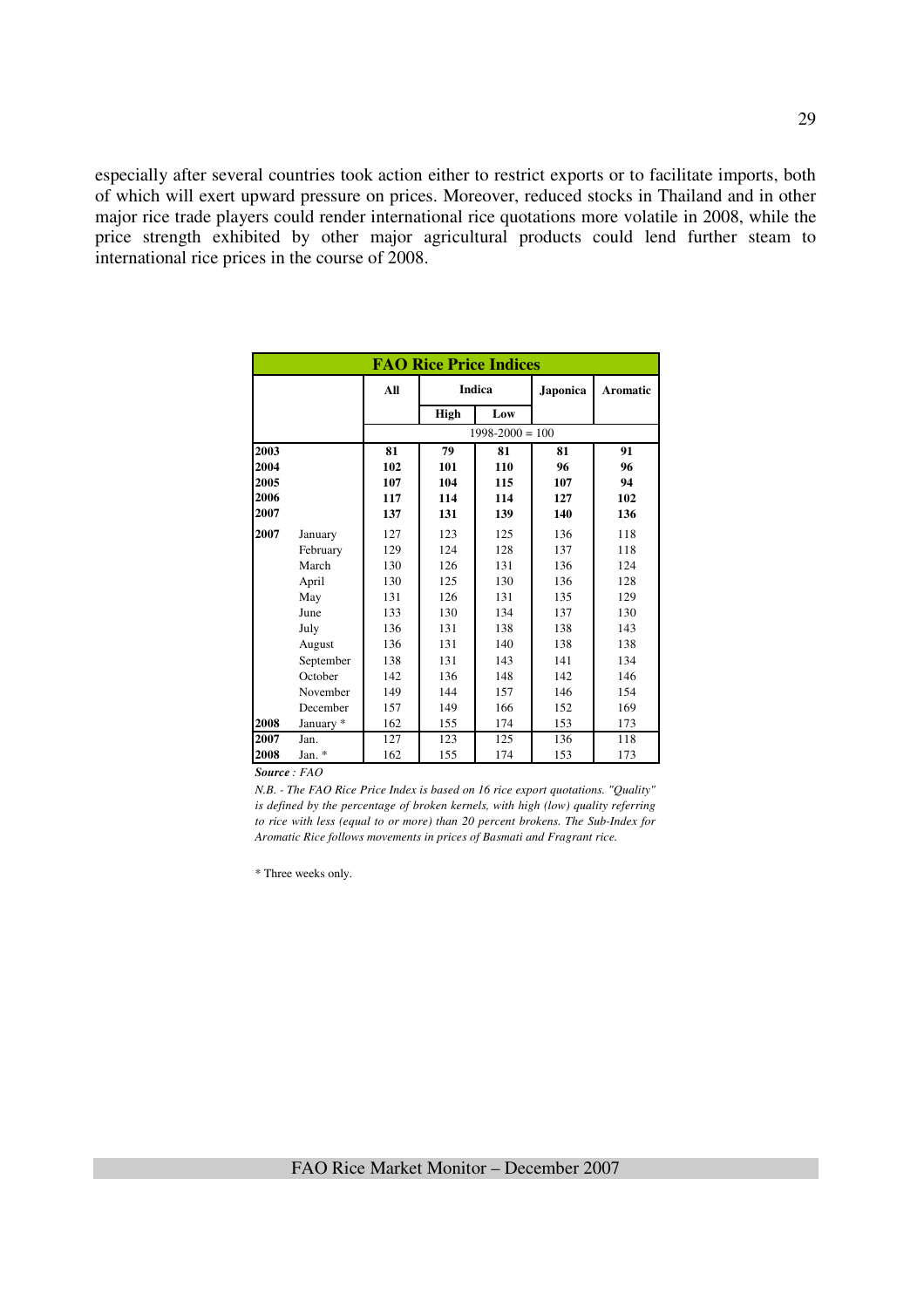|             | <b>EXPORT PRICES FOR RICE</b>              |                           |                               |                      |                |              |                     |            |                                          |                                             |                                                                  |                                   |                             |
|-------------|--------------------------------------------|---------------------------|-------------------------------|----------------------|----------------|--------------|---------------------|------------|------------------------------------------|---------------------------------------------|------------------------------------------------------------------|-----------------------------------|-----------------------------|
|             | Thai<br>White<br>100% B<br>Second<br>grade | Thai<br>Parboiled<br>100% | U.S.<br>Long<br>Grain<br>2,4% | <b>Viet</b><br>$5\%$ | Thai<br>$25\%$ | India<br>25% | <b>Viet</b><br>25%  | Pak<br>25% | Thai<br>${\bf A1}$<br><b>Super</b><br>1/ | U.S.<br>California<br>Medium<br>Grain<br>2l | Egypt<br><b>Short</b><br>Grain,<br>Grade<br>2,5% 178<br>Camolino | Pak<br><b>Basmati</b><br>Ordinary | Thai<br>Fragrant<br>$100\%$ |
|             |                                            |                           |                               |                      |                |              | US \$/tonne, f.o.b. |            |                                          |                                             |                                                                  |                                   |                             |
| 2003        | 201                                        | 196                       | 284                           | 183                  | 176            | 163          | 167                 | 175        | 151                                      | 370                                         | 291                                                              | 357                               | 449                         |
| 2004        | 244                                        | 247                       | 372                           | 224                  | 225            | n.a.         | 212                 | 230        | 207                                      | 493                                         | 317                                                              | 468                               | 443                         |
| 2005        | 291                                        | 285                       | 319                           | 255                  | 259            | 236          | 239                 | 235        | 219                                      | 418                                         | 327                                                              | 473                               | 404                         |
| 2006        | 311                                        | 300                       | 394                           | 266                  | 269            | 247          | 249                 | 230        | 217                                      | 512                                         | 353                                                              | 516                               | 470                         |
| 2007        | 335                                        | 332                       | 436                           | 313                  | 305            | 288          | 294                 | 290        | 275                                      | 557                                         | 404                                                              | 677                               | 550                         |
| 2007        |                                            |                           |                               |                      |                |              |                     |            |                                          |                                             |                                                                  |                                   |                             |
| January     | 318                                        | 311                       | 439                           | 295                  | 283            | 270          | 280                 | 233        | 245                                      | 551                                         | 377                                                              | 586                               | 529                         |
| February    | 322                                        | 315                       | 435                           | 295                  | 291            | 270          | 280                 | 249        | 259                                      | 551                                         | 392                                                              | 600                               | 523                         |
| March       | 325                                        | 318                       | 424                           | 305                  | 293            | 260          | 288                 | 264        | 263                                      | 551                                         | 392                                                              | 615                               | 537                         |
| April       | 322                                        | 314                       | 416                           | 301                  | 289            | 270          | 286                 | 263        | 256                                      | 551                                         | 392                                                              | 625                               | 542                         |
| May         | 325                                        | 319                       | 412                           | 305                  | 292            | n.a.         | 285                 | 273        | 252                                      | 551                                         | 388                                                              | 625                               | 530                         |
| June        | 333                                        | 327                       | 412                           | 304                  | 299            | n.a.         | 285                 | 293        | 255                                      | 536                                         | 406                                                              | 625                               | 533                         |
| July        | 337                                        | 332                       | 412                           | 305                  | 303            | 285          | 287                 | 305        | 261                                      | 529                                         | 396                                                              | 788                               | 546                         |
| August      | 336                                        | 332                       | 409                           | 306                  | 300            | 298          | 289                 | 295        | 269                                      | 535                                         | 401                                                              | 710                               | 548                         |
| September   | 332                                        | 328                       | 430                           | 313                  | 303            | 302          | 296                 | 300        | 279                                      | 576                                         | 401                                                              | 650                               | 546                         |
| October     | 338                                        | 346                       | 452                           | 324                  | 317            | 305          | 300                 | 314        | 297                                      | 584                                         | 393                                                              | 713                               | 568                         |
| November    | 358                                        | 360                       | 481                           | 342                  | 336            | 322          | 305                 | 350        | 318                                      | 584                                         | 444                                                              | 740                               | 587                         |
| December    | 376                                        | 381                       | 506                           | 360                  | 355            | 335          | 342                 | 342        | 342                                      | 584                                         | 469                                                              | 850                               | 611                         |
| 2008        |                                            |                           |                               |                      |                |              |                     |            |                                          |                                             |                                                                  |                                   |                             |
| January *   | 381                                        | 389                       | 544                           | 377                  | 363            | 345          | 357                 | 367        | 360                                      | 584                                         | 479                                                              | 850                               | 643                         |
| 2007 Jan.   | 318                                        | 311                       | 439                           | 295                  | 283            | 270          | 280                 | 233        | 245                                      | 551                                         | 377                                                              | 586                               | 529                         |
| 2008 Jan. * | 381                                        | 389                       | 544                           | 377                  | 363            | 345          | 357                 | 367        | 360                                      | 584                                         | 479                                                              | 850                               | 643                         |

**Sources**: Jackson Son & Co. (London) Ltd. and other public sources.

 1/ White broken rice. 2/ Up to August 2005 U.S. medium grain No.2, 4%; since September 2005 onwards No. 1, maximum 4-percent brokens, sacked, California mill. \* Three weeks only.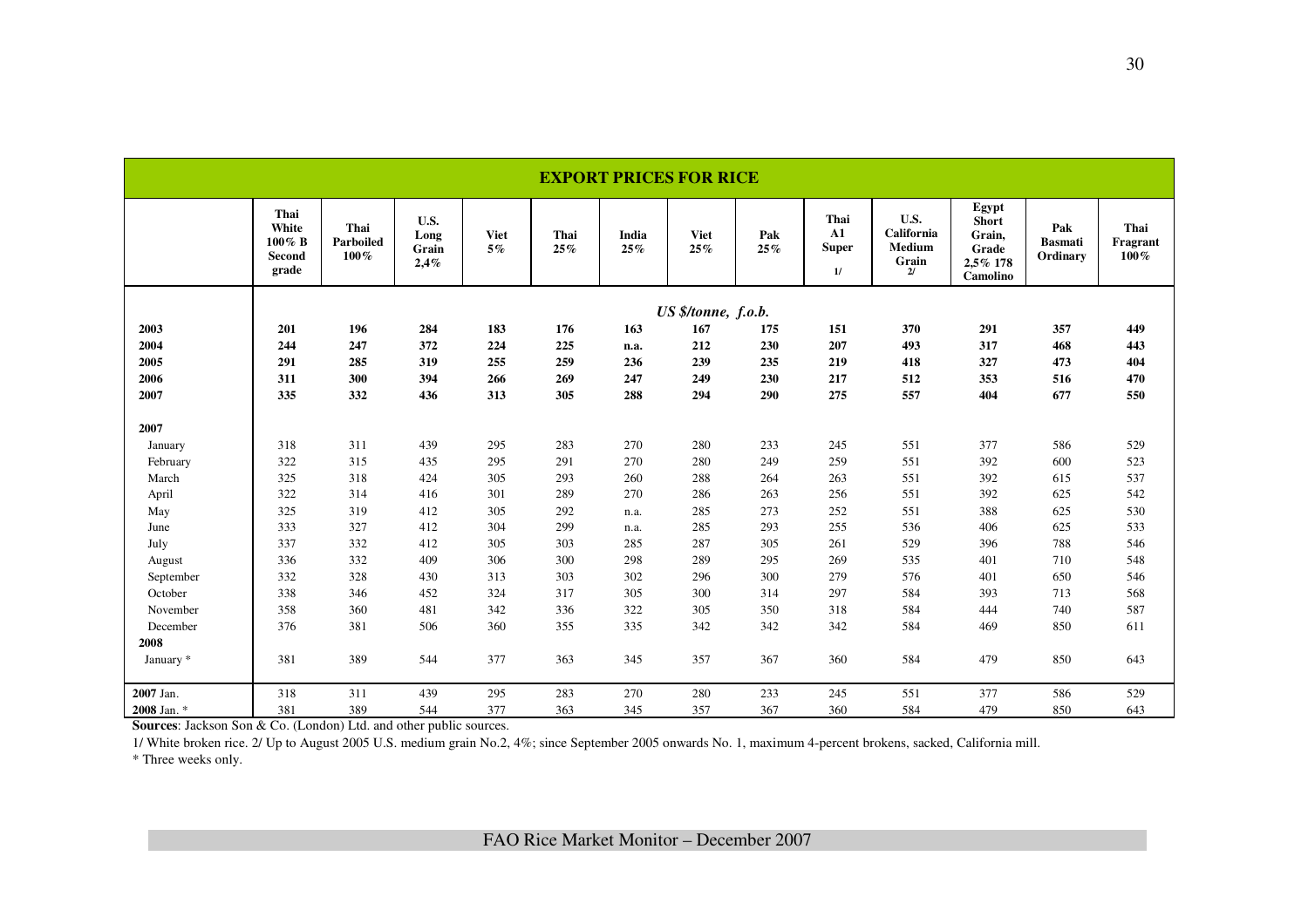| WORLD PADDY PRODUCTION               |       |                     |                    |                        | <b>WORLD IMPORTS OF RICE</b> |                        |                                             |
|--------------------------------------|-------|---------------------|--------------------|------------------------|------------------------------|------------------------|---------------------------------------------|
|                                      | 2005  | 2006<br>(estimated) | 2007<br>(forecast) |                        | 2006                         | 2007<br>(estimated)    | $\boldsymbol{2008}^{1\prime}$<br>(forecast) |
|                                      |       | million tonnes      |                    |                        |                              | million tonnes, milled |                                             |
| <b>WORLD</b>                         | 635.2 | 641.2               | 644.5              | <b>WORLD</b>           | 29.2                         | 29.9                   | 30.3                                        |
| Developing countries                 | 609.3 | 616.4               | 620.2              | Developing countries   | 24.7                         | 25.3                   | 25.5                                        |
| Developed countries                  | 25.9  | 24.7                | 24.3               | Developed countries    | 4.6                          | 4.6                    | 4.8                                         |
| <b>ASIA</b>                          | 574.5 | 581.0               | 586.2              | ASIA                   | 13.1                         | 13.9                   | 14.0                                        |
| Bangladesh                           | 39.8  | 40.3                | 39.0               | Bangladesh             | 0.5                          | 1.3                    | 1.5                                         |
| Cambodia                             | 6.0   | 6.3                 | 6.0                | China                  | 1.2                          | 0.9                    | 1.0                                         |
| China                                | 182.1 | 184.1               | 185.5              | of which Taiwan Prov.  | 0.1                          | 0.1                    | 0.1                                         |
| of which Taiwan Prov.                | 1.5   | 1.6                 | 1.5                | Indonesia              | 0.7                          | 1.5                    | 1.0                                         |
| India                                | 137.7 | 139.1               | 140.0              | Iran, Islamic Rep. of  | 1.2                          | 1.0                    | 0.9                                         |
| Indonesia                            | 54.2  | 54.5                | 57.0               | Iraq                   | 1.3                          | 0.7                    | 1.0                                         |
| Iran, Islamic Rep. of                | 2.7   | 3.3                 | 3.5                | Japan                  | 0.6                          | 0.7                    | 0.7                                         |
| Japan                                | 11.3  | 10.7                | 11.0               | Malaysia               | 0.9                          | 0.8                    | 0.8                                         |
| Korea Rep. of                        | 6.4   | 6.3                 | 5.9                | Philippines            | 1.7                          | 1.9                    | 1.6                                         |
| Myanmar                              | 27.7  | 30.6                | 31.5               | Saudi Arabia           | 1.1                          | 1.0                    | 1.0                                         |
| Pakistan                             | 8.3   | 8.2                 | 8.2                | Sri Lanka              | 0.0                          | 0.1                    | 0.1                                         |
| Philippines                          | 15.1  | 15.5                | 15.9               |                        |                              |                        |                                             |
| Sri Lanka                            | 3.2   | 3.3                 | 3.1                | <b>AFRICA</b>          | 9.8                          | 9.4                    | 9.6                                         |
| Thailand                             | 30.3  | 29.6                | 29.9               | Côte d'Ivoire          | 0.9                          | 0.8                    | 0.9                                         |
| Viet Nam                             | 35.8  | 35.8                | 35.9               | Nigeria                | 1.8                          | 1.6                    | 1.8                                         |
|                                      |       |                     |                    | Senegal                | 0.8                          | 0.9                    | 0.9                                         |
| <b>AFRICA</b>                        | 20.4  | 21.9                | 21.6               | South Africa           | 0.7                          | 0.7                    | 0.8                                         |
| North Africa                         | 6.2   | 6.8                 | 6.6                | <b>CENTRAL AMERICA</b> | 2.2                          | 2.2                    | 2.3                                         |
| Egypt                                | 6.1   | 6.8                 | 6.5                | Cuba                   | 0.6                          | 0.7                    | 0.6                                         |
|                                      | 14.2  | 15.1                | 15.1               | Mexico                 | 0.6                          | 0.5                    | 0.6                                         |
| Sub-Saharan Africa<br>Western Africa | 8.8   | 9.3                 | 9.1                | <b>SOUTH AMERICA</b>   | 1.0                          | 1.2                    | 1.0                                         |
| Côte d'Ivoire                        | 1.2   | 1.1                 | 1.0                | <b>Brazil</b>          | 0.6                          | 0.8                    | 0.6                                         |
| Guinea                               | 1.3   | 1.3                 | 1.4                | Peru                   | 0.0                          | 0.1                    | 0.1                                         |
| Mali                                 | 0.9   | 1.0                 | 1.0                |                        |                              |                        |                                             |
| Nigeria                              | 3.6   | 4.0                 | 3.9                | <b>NORTH AMERICA</b>   | 1.0                          | 1.0                    | 1.0                                         |
| Central Africa                       | 0.4   | 0.4                 | 0.4                | Canada                 | 0.3                          | 0.3                    | 0.3                                         |
| Eastern Africa                       | 1.3   | 1.6                 | 1.7                | <b>United States</b>   | 0.6                          | 0.7                    | 0.7                                         |
| Tanzania                             | 1.0   | 1.2                 | 1.2                |                        |                              |                        |                                             |
| Southern Africa                      | 3.7   | 3.8                 | 3.9                | <b>EUROPE</b>          | 1.8                          | 1.8                    | 1.8                                         |
| Madagascar                           | 3.4   | 3.5                 | 3.6                | EU 2/                  | 1.0                          | 1.1                    | 1.3                                         |
| Mozambique                           | 0.2   | 0.2                 | 0.2                | Russian Fed.           | 0.3                          | 0.2                    | 0.2                                         |
| <b>CENTRAL AMERICA</b>               | 2.3   | 2.5                 | 2.3                | <b>OCEANIA</b>         | 0.4                          | 0.4                    | 0.5                                         |
| Cuba                                 | 0.4   | 0.4                 | 0.4                |                        |                              |                        |                                             |
| Dominican Rep.                       | 0.6   | 0.7                 | 0.7                |                        |                              |                        |                                             |
| Mexico                               | 0.3   | 0.3                 | 0.3                |                        | <b>WORLD EXPORTS OF RICE</b> |                        |                                             |
| SOUTH AMERICA                        | 24.1  | 22.4                | 21.8               |                        | 2006                         | 2007                   | $\boldsymbol{2008}^{1\prime}$               |
| Argentina                            | 1.0   | 1.2                 | 1.1                |                        |                              | (estimated)            | (forecast)                                  |
| <b>Brazil</b>                        | 13.4  | 11.7                | 11.3               |                        |                              |                        |                                             |
| Colombia                             | 2.5   | 2.3                 | 2.4                |                        |                              | million tonnes, milled |                                             |
| Peru                                 | 2.5   | 2.4                 | 2.4                |                        |                              |                        |                                             |
| Uruguay                              | 1.2   | 1.3                 | 1.1                | <b>WORLD</b>           | 29.2                         | 29.9                   | 30.3                                        |
|                                      |       |                     |                    | Developing countries   | 25.1                         | 26.4                   | 26.3                                        |
| <b>NORTH AMERICA</b>                 | 10.1  | 8.8                 | 9.0                | Developed countries    | 4.1                          | 3.5                    | 4.0                                         |
| <b>United States</b>                 | 10.1  | 8.8                 | 9.0                |                        |                              |                        |                                             |
|                                      |       |                     |                    | <b>ASIA</b>            | 22.3                         | 23.5                   | 23.9                                        |
| <b>EUROPE</b>                        | 3.4   | 3.4                 | 3.5                | China                  | 1.3                          | 1.4                    | 1.4                                         |
| $EU$ 2/                              | 2.7   | 2.6                 | 2.6                | of which Taiwan Prov.  | 0.0                          | 0.0                    | 0.0                                         |
|                                      |       |                     |                    | India                  | 4.4                          | 4.0                    | 3.6                                         |
| <b>OCEANIA</b>                       | 0.3   | 1.1                 | 0.2                | Myanmar                | 0.1                          | 0.0                    | 0.5                                         |
| Australia                            | 0.3   | 1.0                 | 0.2                | Pakistan               | 3.4                          | 2.7                    | 2.9                                         |
|                                      |       |                     |                    | Thailand               | 7.7                          | 9.5                    | 9.0                                         |

|             | DY PRODUCTION       |                    | <b>WORLD IMPORTS OF RICE</b> |      |                        |                            |  |  |  |
|-------------|---------------------|--------------------|------------------------------|------|------------------------|----------------------------|--|--|--|
| 2005        | 2006<br>(estimated) | 2007<br>(forecast) |                              | 2006 | 2007<br>(estimated)    | $2008^{1/2}$<br>(forecast) |  |  |  |
|             | million tonnes      |                    |                              |      | million tonnes, milled |                            |  |  |  |
| 635.2       | 641.2               | 644.5              | <b>WORLD</b>                 | 29.2 | 29.9                   | 30.3                       |  |  |  |
| 609.3       | 616.4               | 620.2              | Developing countries         | 24.7 | 25.3                   | 25.5                       |  |  |  |
| 25.9        | 24.7                | 24.3               | Developed countries          | 4.6  | 4.6                    |                            |  |  |  |
| 574.5       | 581.0               | 586.2              | <b>ASIA</b>                  | 13.1 | 13.9                   | 14.0                       |  |  |  |
| 39.8        | 40.3                | 39.0               | Bangladesh                   | 0.5  | 1.3                    |                            |  |  |  |
| 6.0         | 6.3                 | 6.0                | China                        | 1.2  | 0.9                    |                            |  |  |  |
| 182.1       | 184.1               | 185.5              | of which Taiwan Prov.        | 0.1  | 0.1                    |                            |  |  |  |
| 1.5         | 1.6                 | 1.5                | Indonesia                    | 0.7  | 1.5                    | 1.0                        |  |  |  |
| 137.7       | 139.1               | 140.0              | Iran, Islamic Rep. of        | 1.2  | 1.0                    | 0.9                        |  |  |  |
| 54.2        | 54.5                | 57.0               | Iraq                         | 1.3  | 0.7                    | 1.0                        |  |  |  |
| 2.7         | 3.3                 | 3.5                | Japan                        | 0.6  | 0.7                    | 0.7                        |  |  |  |
| 11.3        | 10.7                | 11.0               | Malaysia                     | 0.9  | 0.8                    | 0.8                        |  |  |  |
| 6.4         | 6.3                 | 5.9                | Philippines                  | 1.7  | 1.9                    |                            |  |  |  |
| 27.7        | 30.6                | 31.5               | Saudi Arabia                 | 1.1  | 1.0                    |                            |  |  |  |
| 8.3         | 8.2                 | 8.2                | Sri Lanka                    | 0.0  | 0.1                    | 0.1                        |  |  |  |
| 15.1        | 15.5                | 15.9               |                              |      |                        |                            |  |  |  |
| 3.2         | 3.3                 | 3.1                | <b>AFRICA</b>                | 9.8  | 9.4                    |                            |  |  |  |
| 30.3        | 29.6                | 29.9               | Côte d'Ivoire                | 0.9  | 0.8                    | 0.9                        |  |  |  |
| 35.8        | 35.8                | 35.9               | Nigeria                      | 1.8  | 1.6                    |                            |  |  |  |
|             |                     |                    | Senegal                      | 0.8  | 0.9                    |                            |  |  |  |
| 20.4        | 21.9                | 21.6               | South Africa                 | 0.7  | 0.7                    | 0.8                        |  |  |  |
| 6.2         | 6.8                 | 6.6                | <b>CENTRAL AMERICA</b>       | 2.2  | 2.2                    |                            |  |  |  |
| 6.1         | 6.8                 | 6.5                | Cuba                         | 0.6  | 0.7                    | 0.6                        |  |  |  |
|             |                     |                    | Mexico                       | 0.6  | 0.5                    | $0.6^{\circ}$              |  |  |  |
| 14.2<br>8.8 | 15.1<br>9.3         | 15.1<br>9.1        | <b>SOUTH AMERICA</b>         | 1.0  | 1.2                    |                            |  |  |  |
| 1.2         | 1.1                 | 1.0                | <b>Brazil</b>                | 0.6  | 0.8                    | 1.0<br>0.6                 |  |  |  |
| 1.3         | 1.3                 | 1.4                | Peru                         | 0.0  | 0.1                    | 0.1                        |  |  |  |
| 0.9         | 1.0                 | 1.0                |                              |      |                        |                            |  |  |  |
| 3.6         | 4.0                 | 3.9                | <b>NORTH AMERICA</b>         | 1.0  | 1.0                    |                            |  |  |  |
| 0.4         | 0.4                 | 0.4                | Canada                       | 0.3  | 0.3                    |                            |  |  |  |
| 1.3         | 1.6                 | 1.7                | <b>United States</b>         | 0.6  | 0.7                    |                            |  |  |  |
| 1.0         | 1.2                 | 1.2                |                              |      |                        |                            |  |  |  |
| 3.7         | 3.8                 | 3.9                | <b>EUROPE</b>                | 1.8  | 1.8                    |                            |  |  |  |
| 3.4         | 3.5                 | 3.6                | $EII$ 2/                     | 1.0  | 1.1                    |                            |  |  |  |
| 0.2         | 0.2                 | 0.2                | Russian Fed.                 | 0.3  | 0.2                    | 0.2                        |  |  |  |
| 2.3         | 2.5                 | 2.3                | <b>OCEANIA</b>               | 0.4  | 0.4                    | 0.5                        |  |  |  |
| 0.4         | 0.4                 | 0.4                |                              |      |                        |                            |  |  |  |

| роншисан кер.                         | v.v  | $v \cdot r$ | ν.,  |                              |      |                        |
|---------------------------------------|------|-------------|------|------------------------------|------|------------------------|
| Mexico                                | 0.3  | 0.3         | 0.3  | <b>WORLD EXPORTS OF RICE</b> |      |                        |
| SOUTH AMERICA                         | 24.1 | 22.4        | 21.8 |                              | 2006 | 2007                   |
| Argentina                             | 1.0  | 1.2         | 1.1  |                              |      | (estimated)            |
| Brazil                                | 13.4 | 11.7        | 11.3 |                              |      |                        |
| Colombia                              | 2.5  | 2.3         | 2.4  |                              |      | million tonnes, milled |
| Peru                                  | 2.5  | 2.4         | 2.4  |                              |      |                        |
| Uruguay                               | 1.2  | 1.3         | 1.1  | <b>WORLD</b>                 | 29.2 | 29.9                   |
|                                       |      |             |      | Developing countries         | 25.1 | 26.4                   |
| <b>NORTH AMERICA</b>                  | 10.1 | 8.8         | 9.0  | Developed countries          | 4.1  | 3.5                    |
| <b>United States</b>                  | 10.1 | 8.8         | 9.0  |                              |      |                        |
|                                       |      |             |      | <b>ASIA</b>                  | 22.3 | 23.5                   |
| <b>EUROPE</b>                         | 3.4  | 3.4         | 3.5  | China                        | 1.3  | 1.4                    |
| $EU$ 2/                               | 2.7  | 2.6         | 2.6  | of which Taiwan Prov.        | 0.0  | 0.0                    |
|                                       |      |             |      | India                        | 4.4  | 4.0                    |
| <b>OCEANIA</b>                        | 0.3  | 1.1         | 0.2  | Myanmar                      | 0.1  | 0.0                    |
| Australia                             | 0.3  | 1.0         | 0.2  | Pakistan                     | 3.4  | 2.7                    |
|                                       |      |             |      | Thailand                     | 7.7  | 9.5                    |
|                                       |      |             |      | Viet Nam                     | 4.7  | 4.5                    |
|                                       |      |             |      | <b>AFRICA</b>                | 1.0  | 1.3                    |
|                                       |      |             |      | Egypt                        | 1.0  | 1.3                    |
|                                       |      |             |      | <b>SOUTH AMERICA</b>         | 2.0  | 1.7                    |
|                                       |      |             |      | Argentina                    | 0.5  | 0.4                    |
|                                       |      |             |      | Guyana                       | 0.2  | 0.2                    |
|                                       |      |             |      | Uruguay                      | 0.8  | 0.7                    |
|                                       |      |             |      | <b>NORTH AMERICA</b>         | 3.3  | 3.1                    |
|                                       |      |             |      | <b>United States</b>         | 3.3  | 3.1                    |
| <b>FOOTNOTES:</b>                     |      |             |      | <b>EUROPE</b>                | 0.2  | 0.2                    |
| Totals computed from unrounded data.  |      |             |      | EU 2/                        | 0.1  | 0.2                    |
| 1/ Highly tentative.                  |      |             |      |                              |      |                        |
| 2/ EU-25 until 2006, EU-27 from 2007. |      |             |      | <b>OCEANIA</b>               | 0.5  | 0.0                    |
|                                       |      |             |      | Australia                    | 0.5  | 0.0                    |